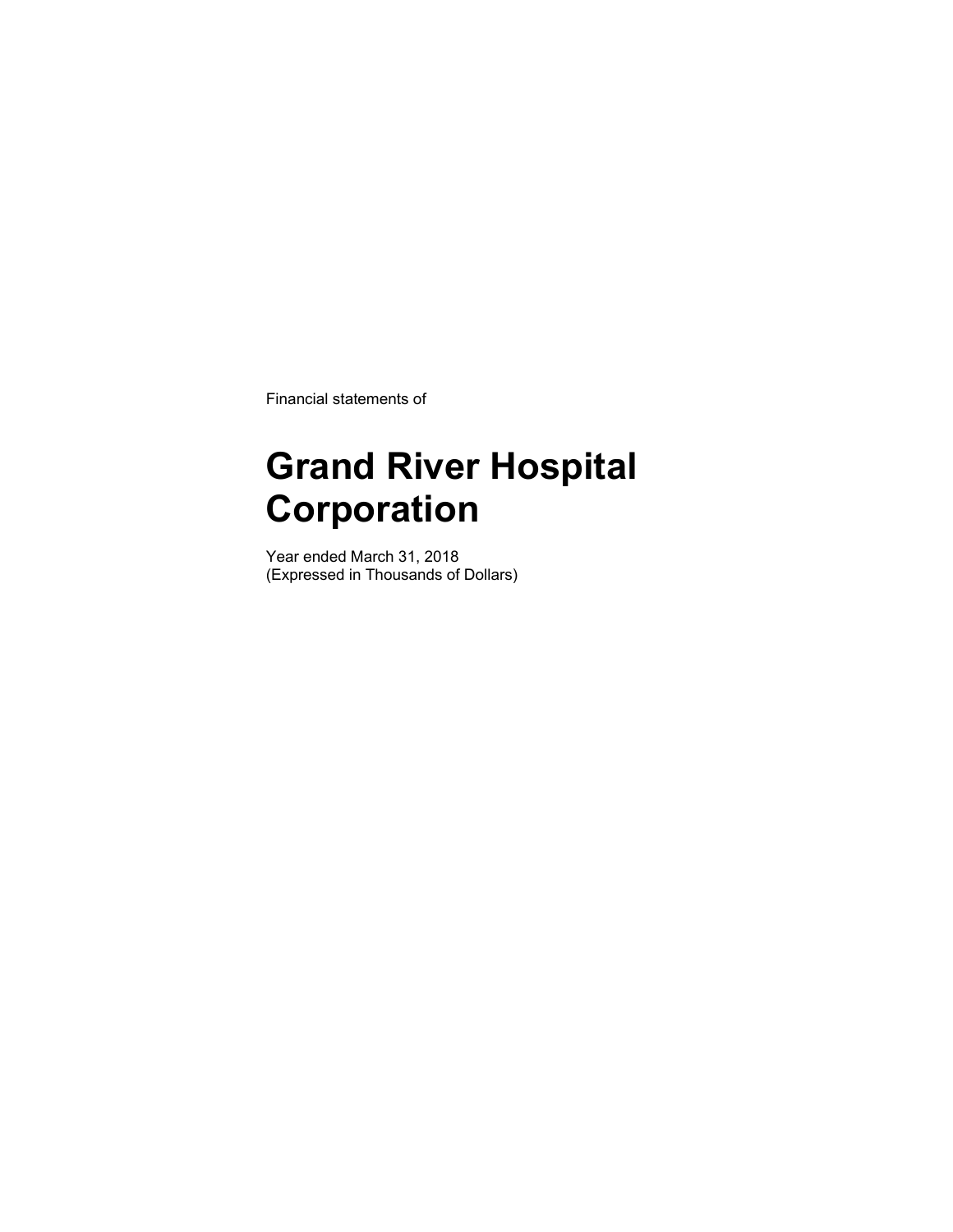Financial statements (Expressed in Thousands of Dollars)

Year ended March 31, 2018

| <b>Financial statements</b>                                                                            |        |
|--------------------------------------------------------------------------------------------------------|--------|
|                                                                                                        |        |
| Statement of Changes in Net Assets [11, 2010] Stateman and Statement of Changes in Net Assets [2010] 3 |        |
|                                                                                                        |        |
|                                                                                                        | $5-19$ |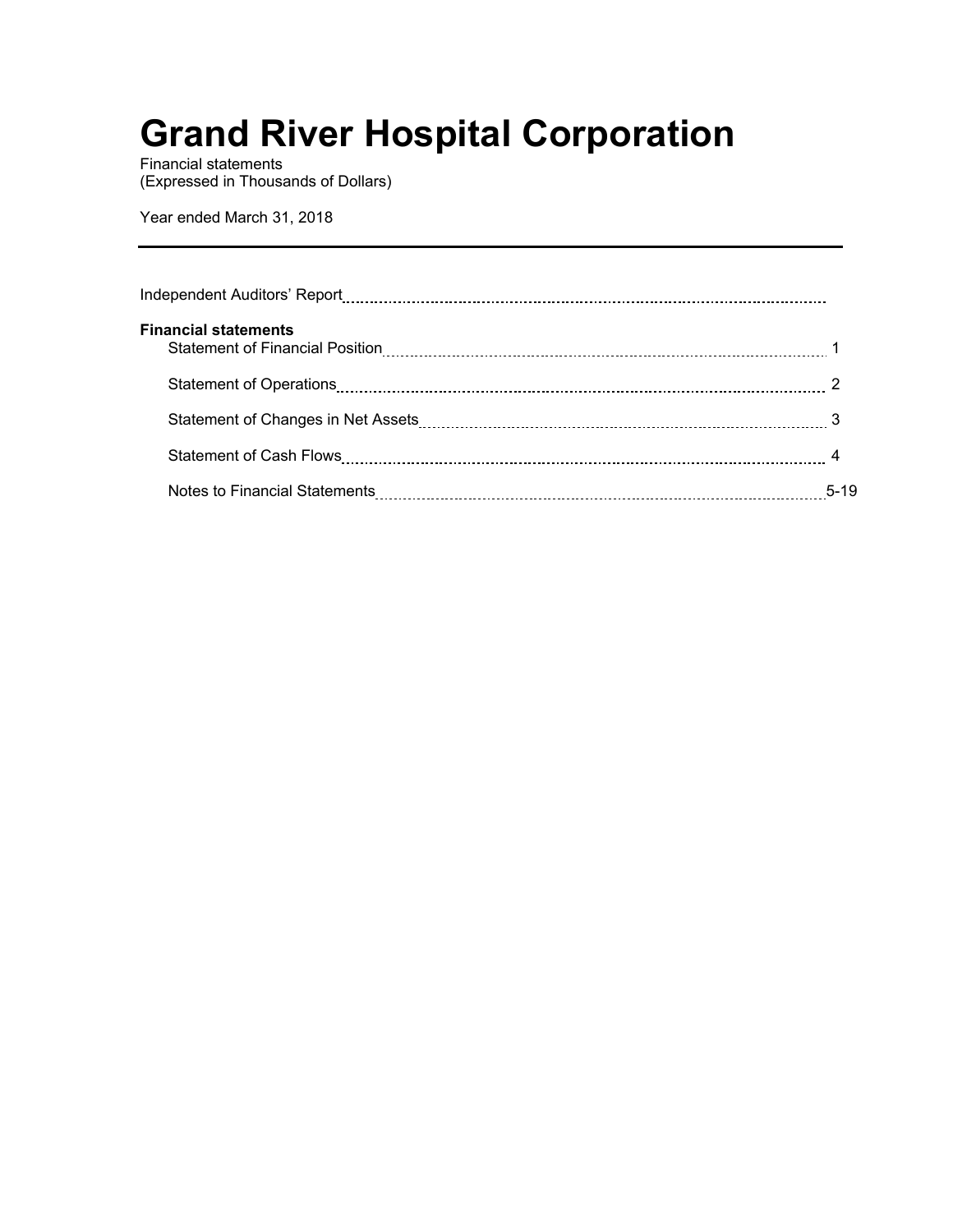

KPMG LLP 115 King Street South 2nd Floor Waterloo ON N2J 5A3 Canada Tel 519-747-8800 Fax 519-747-8830

## **INDEPENDENT AUDITORS' REPORT**

### **To the Board of Directors of Grand River Hospital Corporation**

We have audited the accompanying financial statements of Grand River Hospital Corporation, which comprise the statement of financial position as at March 31, 2018, the statements of operations, changes in net assets and cash flows for the year then ended, and notes, comprising a summary of significant accounting policies and other explanatory information.

#### *Management's Responsibility for the Financial Statements*

Management is responsible for the preparation and fair presentation of these financial statements in accordance with Canadian public sector accounting standards, and for such internal control as management determines is necessary to enable the preparation of financial statements that are free from material misstatement, whether due to fraud or error.

#### *Auditors' Responsibility*

Our responsibility is to express an opinion on these financial statements based on our audit. We conducted our audit in accordance with Canadian generally accepted auditing standards. Those standards require that we comply with ethical requirements and plan and perform the audit to obtain reasonable assurance about whether the financial statements are free from material misstatement.

An audit involves performing procedures to obtain audit evidence about the amounts and disclosures in the financial statements. The procedures selected depend on our judgment, including the assessment of the risks of material misstatement of the financial statements, whether due to fraud or error. In making those risk assessments, we consider internal control relevant to the entity's preparation and fair presentation of the financial statements in order to design audit procedures that are appropriate in the circumstances, but not for the purpose of expressing an opinion on the effectiveness of the entity's internal control. An audit also includes evaluating the appropriateness of accounting policies used and the reasonableness of accounting estimates made by management, as well as evaluating the overall presentation of the financial statements.

KPMG LLP is a Canadian limited liability partnership and a member firm of the KPMG network of independent member firms affiliated with KPMG International Cooperative ("KPMG International"), a Swiss entity. KPMG Canada provides services to KPMG LLP.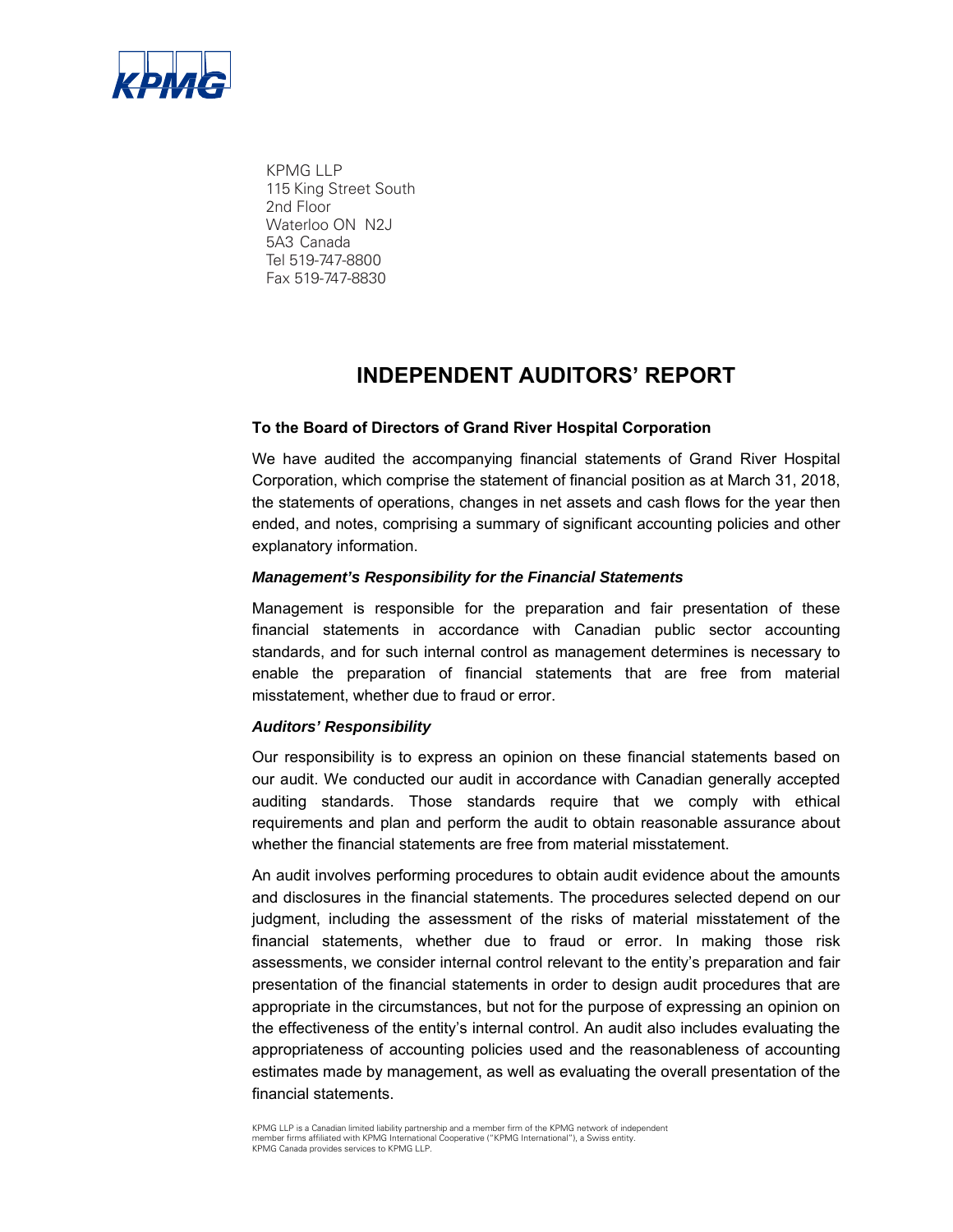

### Page 2

We believe that the audit evidence we have obtained is sufficient and appropriate to provide a basis for our audit opinion.

### *Opinion*

In our opinion, the financial statements present fairly, in all material respects, the financial position of Grand River Hospital Corporation as at March 31, 2018, and the results of its operations, changes in net assets and its cash flows for the year then ended in accordance with Canadian public sector accounting standards.

 $k$ *PmG*  $44$ 

Chartered Professional Accountants, Licensed Public Accountants

Waterloo, Canada May 29, 2018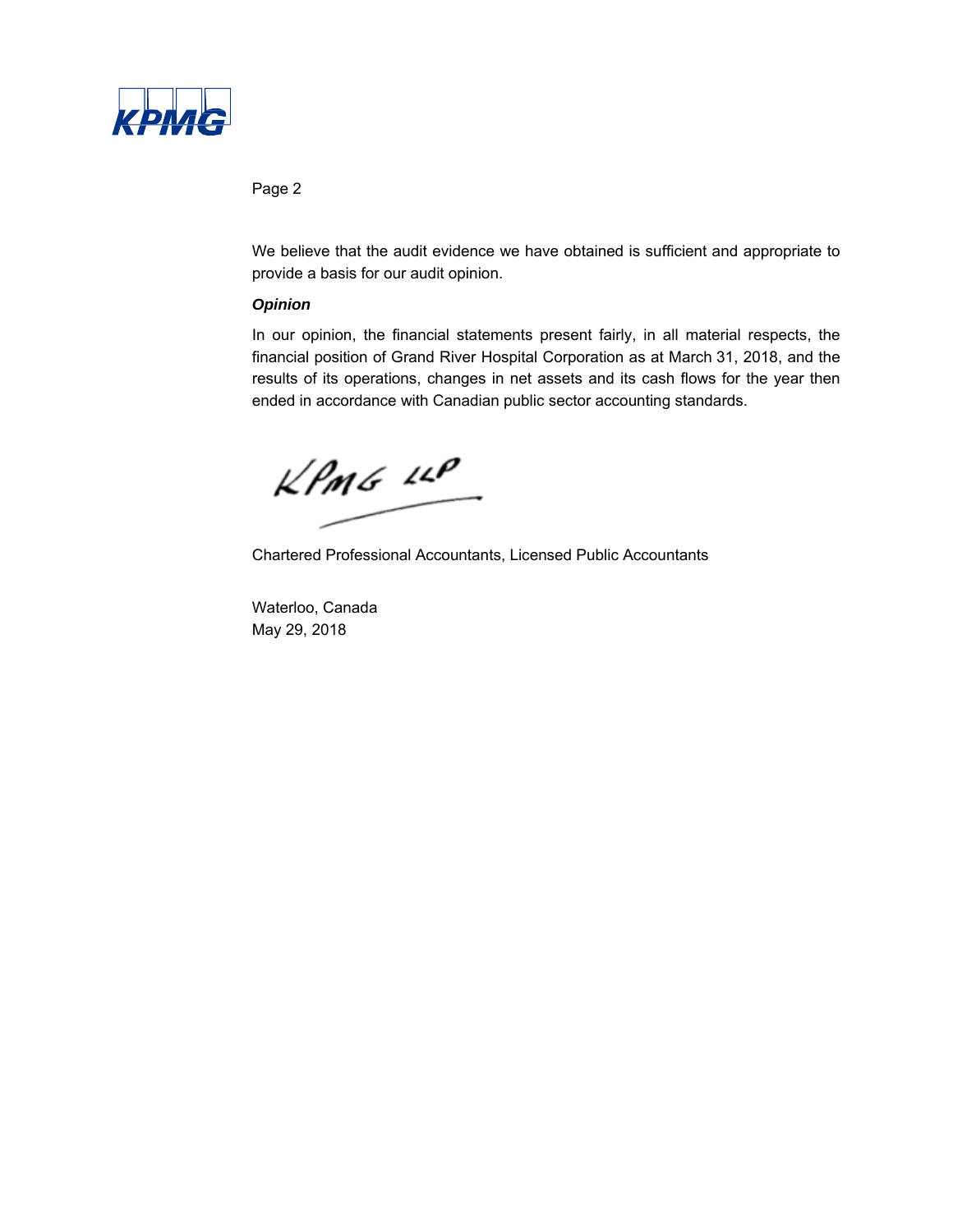Statement of Financial Position (Expressed in Thousands of Dollars)

As at March 31, 2018, with comparative information for 2017

|                                                  | <b>Notes</b>   | 2018          | 2017          |
|--------------------------------------------------|----------------|---------------|---------------|
| <b>Assets</b>                                    |                |               |               |
| <b>Current Assets</b>                            |                |               |               |
| Cash                                             | $\mathbf{2}$   | \$<br>3,889   | \$<br>24,350  |
| Accounts receivable                              | 3              | 25,610        | 19,823        |
| Inventories                                      |                | 4,238         | 4,299         |
| Prepaid expenses                                 |                | 4,793         | 5,034         |
| <b>Total Current Assets</b>                      |                | 38,530        | 53,506        |
| <b>Long-Term Assets</b>                          |                |               |               |
| Capital assets                                   | 4              | 194,364       | 184,595       |
| Accrued pension benefit assets                   | 5              | 40,645        | 35,485        |
| <b>Total Long-Term Assets</b>                    |                | 235,009       | 220,080       |
| <b>Total Assets</b>                              |                | \$<br>273,539 | \$<br>273,586 |
| <b>Current Liabilities and Net Assets</b>        |                |               |               |
| Accounts payable and accrued liabilities         |                | \$<br>33,535  | \$<br>37,132  |
| Accrued salary, wages and benefit<br>liabilities |                | 18,369        | 17,155        |
| Deferred contributions                           | 7              | 3,578         | 2,929         |
| <b>Total Current Liabilities</b>                 |                | 55,482        | 57,216        |
| <b>Long-Term Liabilities</b>                     |                |               |               |
| Accrued other benefits obligation                | 5              | 13,232        | 11,668        |
| Deferred capital contributions                   | 7              | 155,768       | 152,270       |
| <b>Total Long-Term Liabilities</b>               |                | 169,000       | 163,938       |
| <b>Net Assets</b>                                |                |               |               |
| Internally restricted - capital assets           | 8              | 33,792        | 28,235        |
| Unrestricted                                     |                | 15,265        | 24,197        |
| <b>Total Net Assets</b>                          |                | 49,057        | 52,432        |
| Commitments and contingencies                    | <b>5 and 9</b> |               |               |
| Subsequent event                                 | 13             |               |               |
| <b>Total Liabilities and Net Assets</b>          |                | \$<br>273,539 | \$<br>273,586 |

See the accompanying notes to the financial statements.

On behalf of the Board:

\_\_\_\_\_\_\_\_\_\_\_\_\_\_\_\_\_\_\_\_\_\_ Director \_\_\_\_\_\_\_\_\_\_\_\_\_\_\_\_\_\_\_\_\_\_ Director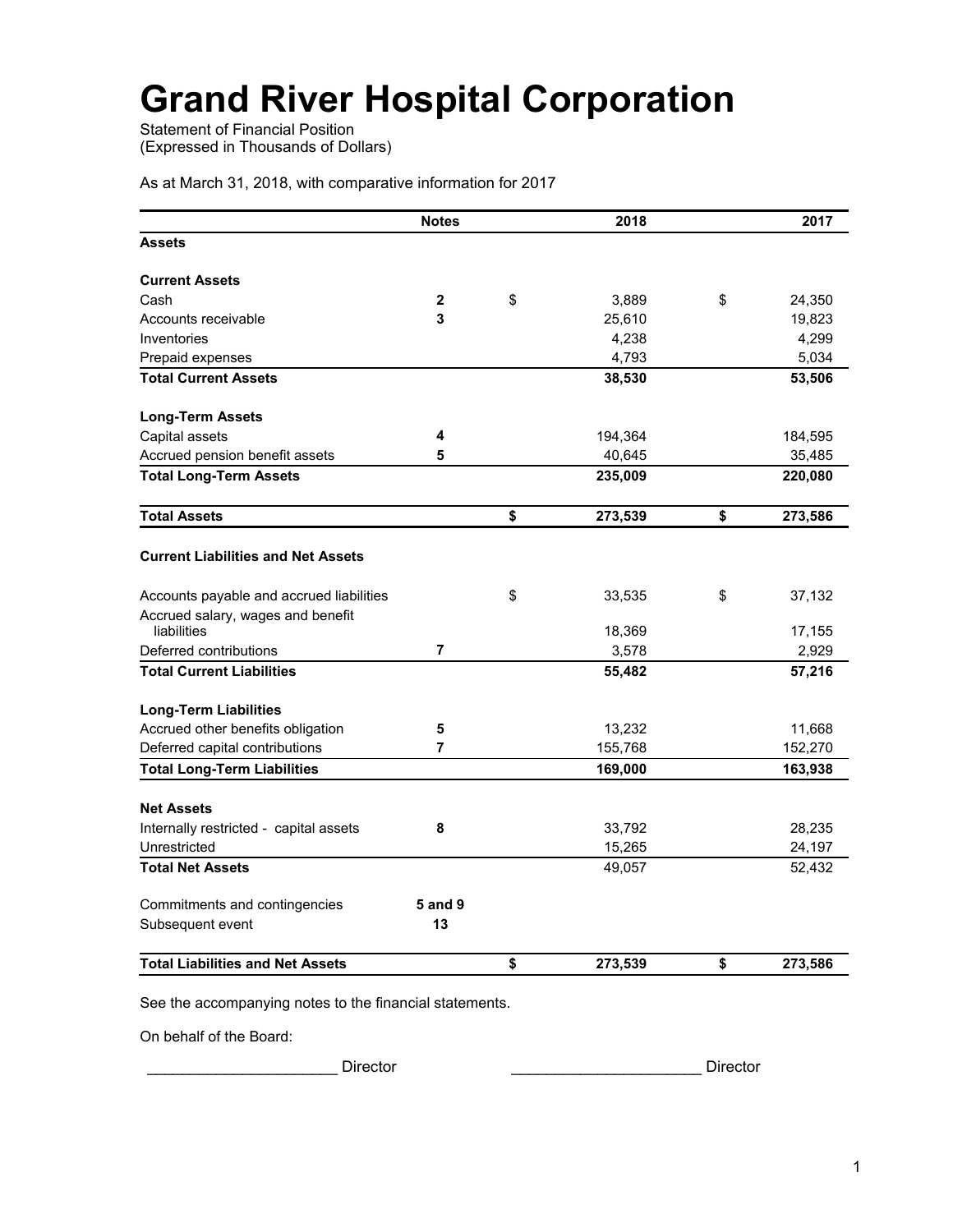Statement of Operations (Expressed in Thousands of Dollars)

Year ended March 31, 2018, with comparative information for 2017

|                                                                                                     | <b>Notes</b>   | 2018           | 2017          |
|-----------------------------------------------------------------------------------------------------|----------------|----------------|---------------|
| <b>Revenue</b>                                                                                      |                |                |               |
| Ontario Ministry of Health and Long-<br>Term Care ("MOHLTC") Operating                              |                | \$<br>312,479  | \$<br>305,221 |
| <b>Billable patient services</b>                                                                    |                | 26,167         | 26,531        |
| Recoveries from external sources                                                                    |                | 26,400         | 23,008        |
| Other                                                                                               |                | 7,070          | 6,220         |
| Amortization of deferred capital<br>contributions related to equipment                              | $\overline{7}$ | 6,940          | 5,948         |
| <b>Total revenue</b>                                                                                |                | 379,056        | 366,928       |
| <b>Expenses</b>                                                                                     |                |                |               |
| Salaries, wages, benefits and                                                                       |                |                |               |
| purchased services                                                                                  |                | 240,213        | 229,517       |
| Medical staff remuneration                                                                          |                | 27,039         | 26,607        |
| Non-salary                                                                                          |                | 102,543        | 98,676        |
| Amortization of equipment                                                                           |                | 9,932          | 8,876         |
| <b>Total expenses</b>                                                                               |                | 379,727        | 363,676       |
| <b>Excess (deficiency) of revenue</b><br>over expenses for MOHLTC<br>purposes                       |                | (671)          | 3,252         |
| Amortization of buildings and building<br>improvements                                              |                | (12, 321)      | (12, 281)     |
| Amortization of deferred capital<br>contributions related to buildings<br>and building improvements | 7              | 9,617          | 9,454         |
| <b>Excess (deficiency) of revenue</b><br>over expenses                                              |                | \$<br>(3, 375) | \$<br>425     |

See the accompanying notes to the financial statements.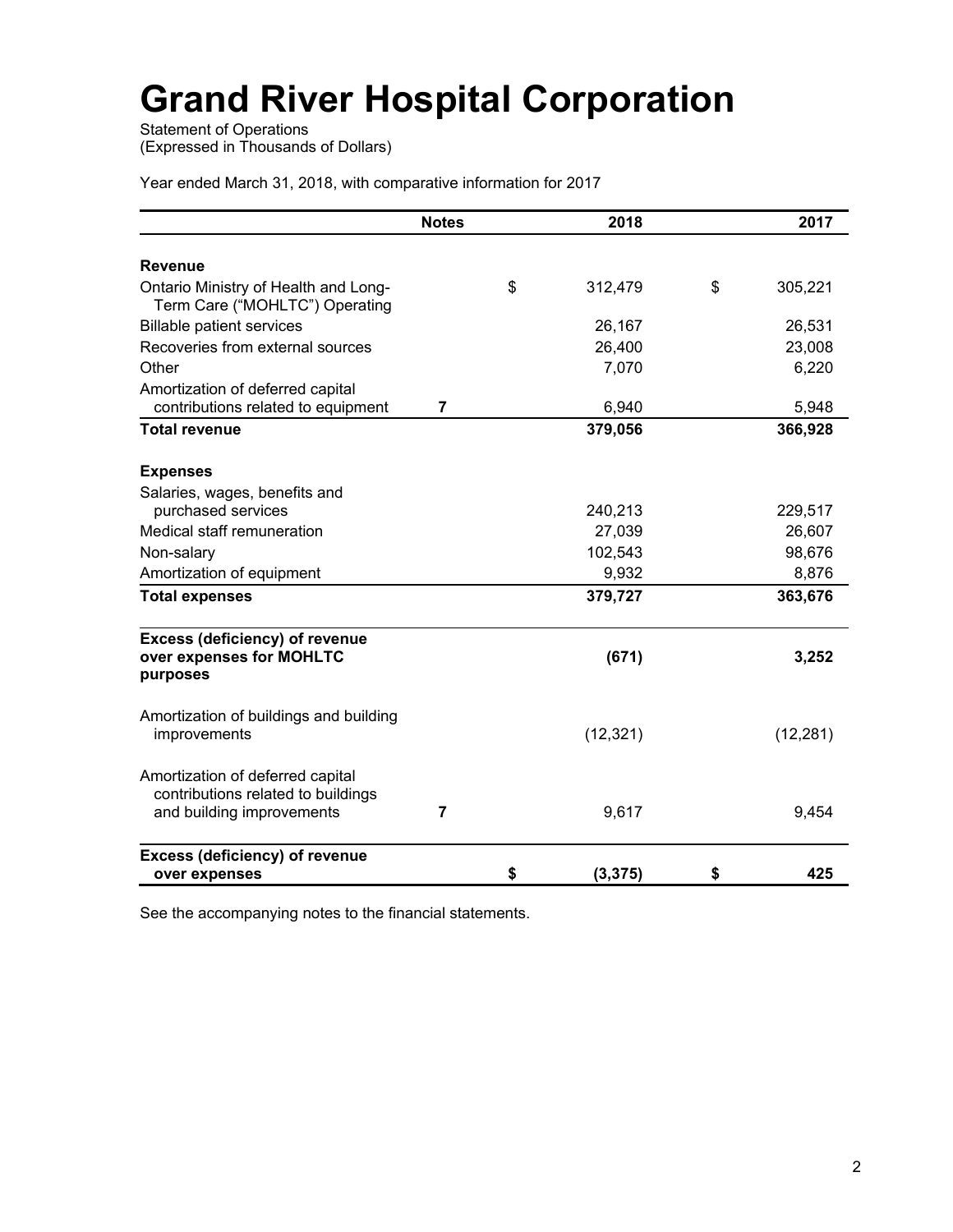Statement of Changes in Net Assets (Expressed in Thousands of Dollars)

|                                                    | <b>Internally</b><br>restricted<br>- capital<br>assets | Unrestricted | <b>Total</b><br>2018 | Total<br>2017 |
|----------------------------------------------------|--------------------------------------------------------|--------------|----------------------|---------------|
| Balance, beginning of<br>year                      | \$<br>28,235                                           | \$<br>24,197 | \$<br>52,432         | \$<br>52,007  |
| Excess (deficiency) of<br>revenue over<br>expenses | 5,557                                                  | (8,932)      | (3,375)              | 425           |
| Balance, end of year                               | \$<br>33,792                                           | \$<br>15,265 | \$<br>49,057         | \$<br>52,432  |

Year ended March 31, 2018, with comparative information for 2017

See the accompanying notes to the financial statements.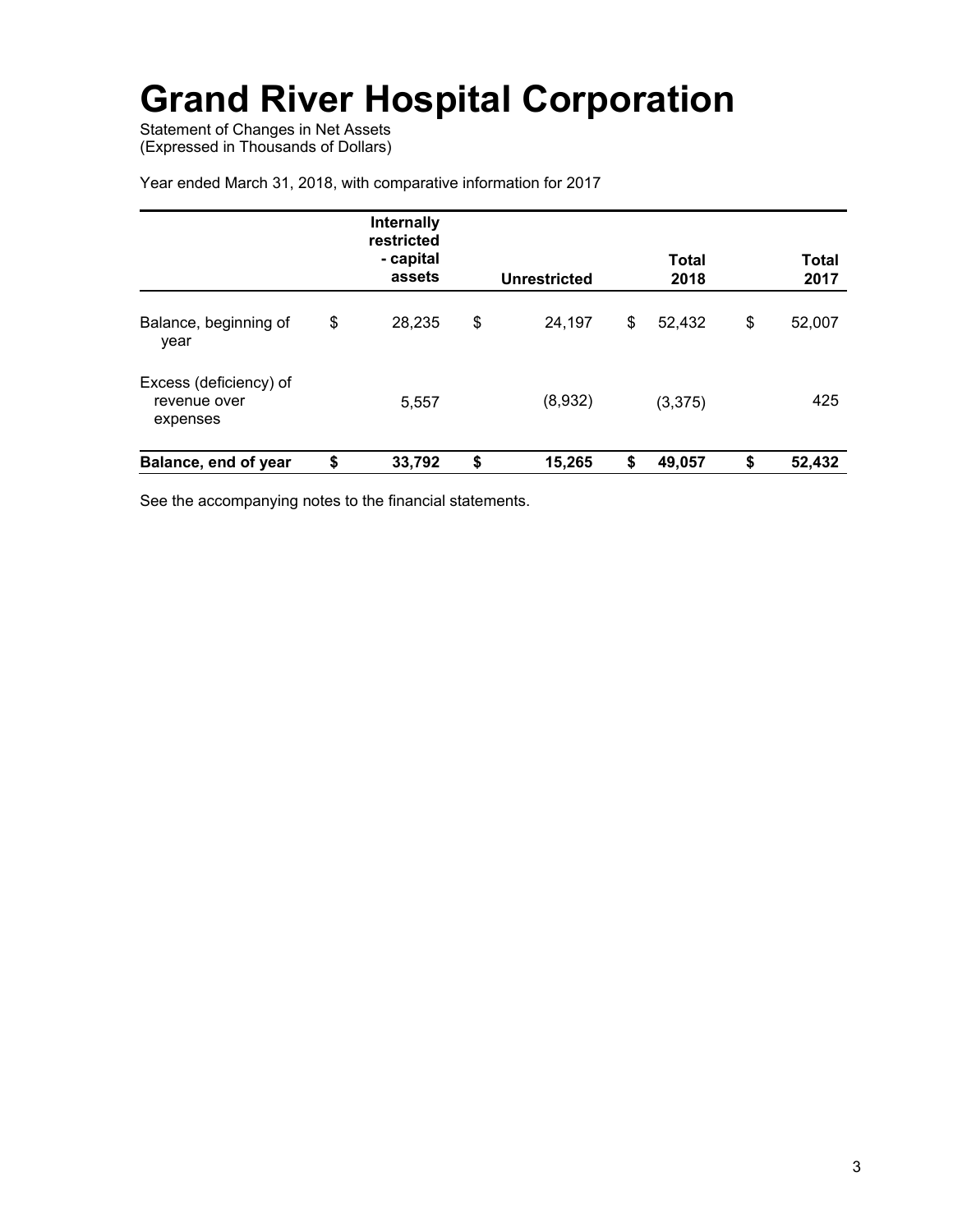Statement of Cash Flows (Expressed in Thousands of Dollars)

Year ended March 31, 2018, with comparative information for 2017

|                                                                                         | <b>Notes</b> | 2018           | 2017         |
|-----------------------------------------------------------------------------------------|--------------|----------------|--------------|
| Cash provided by (used in)                                                              |              |                |              |
| <b>Operations</b>                                                                       |              |                |              |
| Excess (deficiency) of revenue over<br>expenses                                         |              | \$<br>(3, 375) | \$<br>425    |
| Employer cash contributions to the KWH<br>pension plan                                  | 5(b)         | (11, 329)      | (9, 168)     |
| Employer cash contributions to other defined<br>benefit plans                           | 5(b)         | (207)          | (385)        |
| Items not involving cash                                                                |              |                |              |
| Amortization of equipment                                                               |              | 9,932          | 8,876        |
| Amortization of buildings and building<br>improvements                                  |              | 12,321         | 12,281       |
| Amortization of deferred contributions related<br>to equipment                          |              | (6,940)        | (5,948)      |
| Amortization of deferred contributions related<br>to building and building improvements |              | (9,617)        | (9, 454)     |
| Defined benefit expense                                                                 |              | 7,940          | 7,259        |
| Change in non-cash operating working<br>capital                                         | 10           | (2,825)        | 3,495        |
| Cash provided by (used in) operating<br>activities                                      |              | (4, 100)       | 7,381        |
| <b>Investing Activities</b>                                                             |              |                |              |
| Purchase and construction of capital assets,                                            |              |                |              |
| net of disposals                                                                        |              | (31, 308)      | (20, 723)    |
| Cash used in investing activities                                                       |              | (31, 308)      | (20, 723)    |
| <b>Financing Activities</b>                                                             |              |                |              |
| Contributions received for capital purposes                                             |              | 14,947         | 13,950       |
| Cash provided by financing activities                                                   |              | 14,947         | 13,950       |
| Increase (decrease) in cash                                                             |              | (20, 461)      | 608          |
| Cash, beginning of year                                                                 |              | 24,350         | 23,742       |
| Cash, end of year                                                                       |              | \$<br>3,889    | \$<br>24,350 |

See the accompanying notes to the financial statements.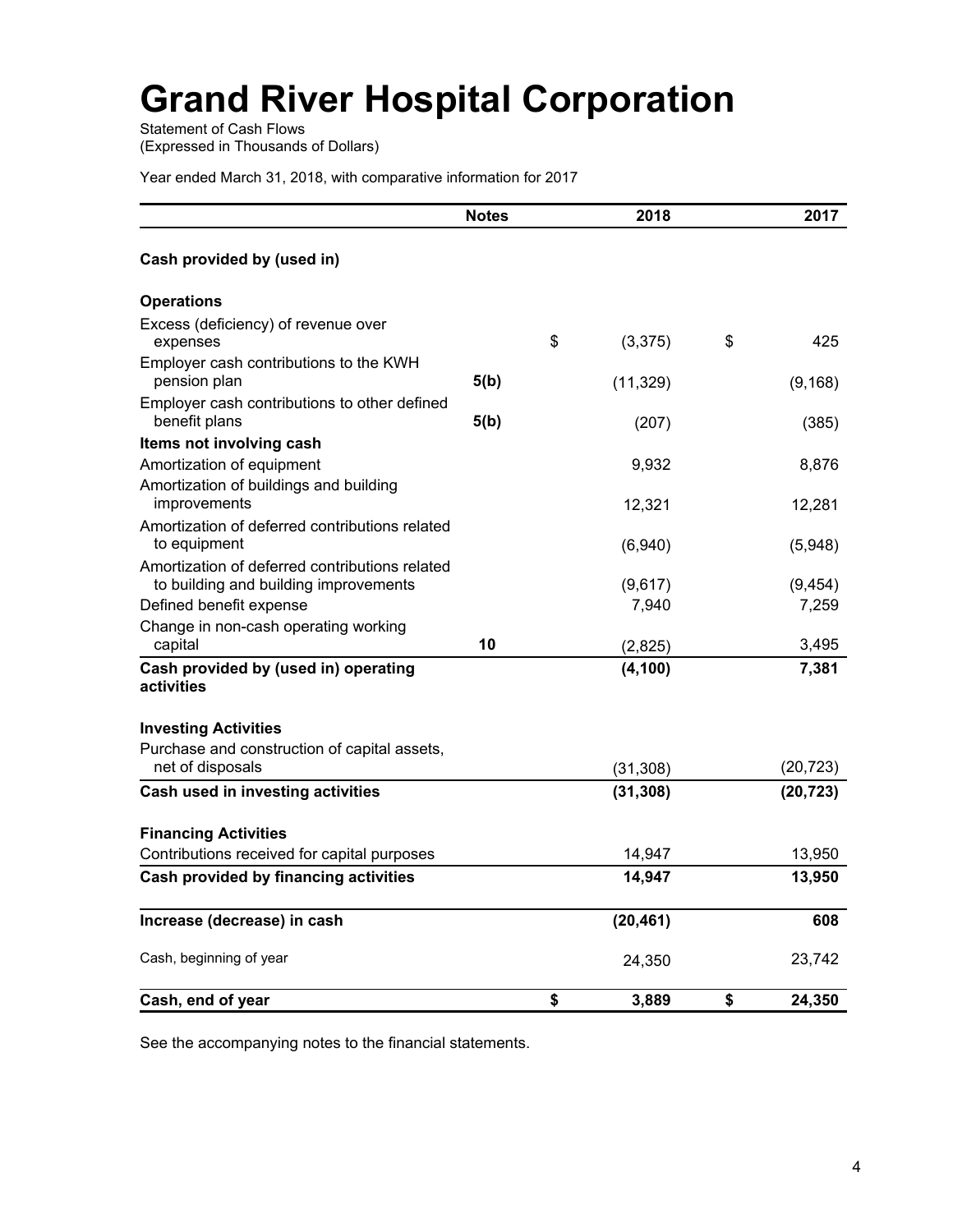Notes to Financial Statements (Expressed in Thousands of Dollars)

Year ended March 31, 2018

Grand River Hospital Corporation (the "Hospital") is a regional provider of community hospital services. The Hospital provides its services primarily through the Kitchener-Waterloo campus and the Freeport campus. The Hospital is assigned to the Waterloo Wellington Local Health Integration Network. The Hospital is incorporated under the Corporations Act (Ontario) without share capital and is a registered charity under the Income Tax Act (Canada) and is exempt from income taxes.

## **1. Significant accounting policies:**

The financial statements have been prepared by management in accordance with the Chartered Professional Accountants of Canada Handbook - Public Sector Accounting Standards (the "standards") including the 4200 standards for government not-for-profit organizations.

There are no remeasurement gains or losses for the years ended March 31, 2018 and 2017. Accordingly, a statement of remeasurement gains and losses is not included in these financial statements.

(a) Basis of presentation:

These financial statements present only the accounts of the Hospital as a separately managed entity. They do not include the accounts of the following related, but separate entities:

Grand River Hospital Volunteer Association

Grand River Hospital Foundation

The financial information of these entities is reported separately from the Hospital.

(b) Basis of funding:

The Hospital is funded primarily by the Province of Ontario in accordance with budget arrangements established by both the Ministry of Health and Long-Term Care (the "MOHLTC") and the Waterloo Wellington Local Health Integration Network ("LHIN"). The Hospital has entered into a Hospital Service Accountability Agreement ("H-SAA") with the LHIN that sets out the obligations as well as the minimum performance standards that must be met by the Hospital. Any excess of revenue over expenses with respect to base funding during a fiscal year is not required to be returned. However, if the hospital does not meet its performance standards or obligations under the H-SAA, the LHIN has the right to adjust funding received by the Hospital. The Hospital accrues for known clawback amounts. As at March 31, 2018, management is of the opinion that the Hospital is in compliance with the obligations and minimum performance standards under the H-SAA.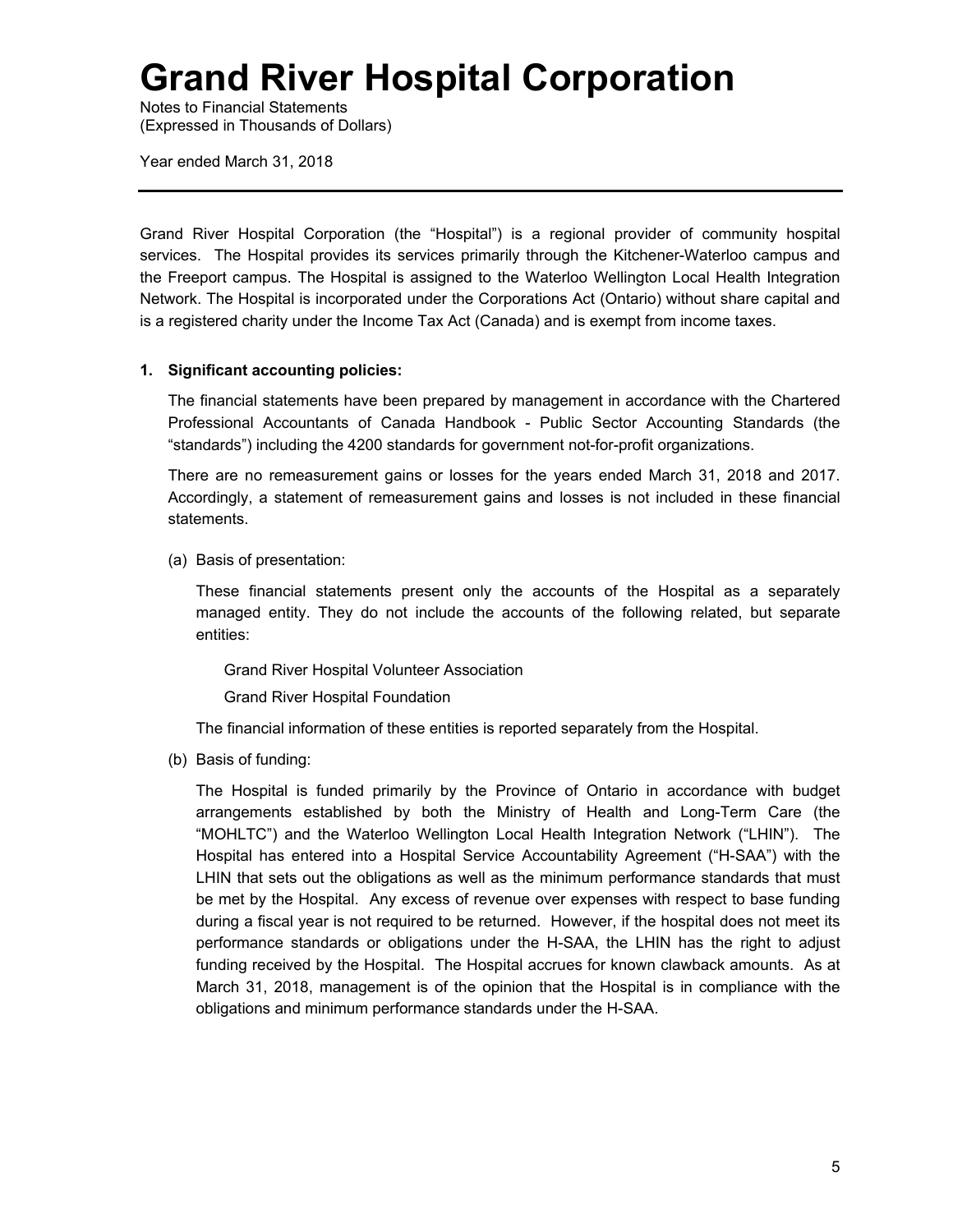Notes to Financial Statements (Expressed in Thousands of Dollars)

Year ended March 31, 2018

### **1. Significant accounting policies (continued):**

(c) Revenue recognition:

The Hospital follows the deferral method of accounting for contributions, which include donations and government grants.

Under the Health Insurance Act and Regulations thereto, the Hospital is funded primarily by the Province of Ontario in accordance with budget arrangements established by MOHLTC. Operating grants are recorded as revenue in the period to which they relate. Grants approved, but not received at the end of an accounting period, are accrued. Where a portion of a grant relates to a future period, it is deferred and recognized in that subsequent period.

Unrestricted contributions are recognized as revenue when received or receivable if the amount to be received can be reasonably estimated and collection is reasonably assured.

Externally restricted contributions, other than endowment contributions, are recognized as revenue in the year in which the related expenses are recognized. Contributions restricted for the purchase of capital assets are deferred and amortized into revenue on a straight-line basis, at a rate corresponding with the amortization rate of the related capital assets.

Revenue from the MOHLTC, preferred accommodation, as well as income from parking and other ancillary operations, is recognized when the goods are sold or the service is provided.

(d) Measurement uncertainty:

The preparation of financial statements requires management to make estimates and assumptions that affect the reported amounts of assets and liabilities and disclosure of contingent assets and liabilities at the dates of the financial statements and the reported amounts of revenue and expenses during the years. Significant items subject to such estimates and assumptions include the carrying amount of accrued pension benefit, capital assets, accounts payable and accrued liabilities, accrued other benefit obligation, and valuation allowances for receivables. Actual results could differ from those estimates.

(e) Inventories:

Inventories are valued at lower of cost and net realizable value.

Provision has been made for any obsolete or unusable inventory on hand.

(f) Capital assets:

Capital assets are recorded at cost less accumulated amortization. Amortization is not taken on assets under construction until they are placed in use. The Hospital records amortization of its capital assets on a straight-line basis over the estimated useful life of the asset at the following annual rates: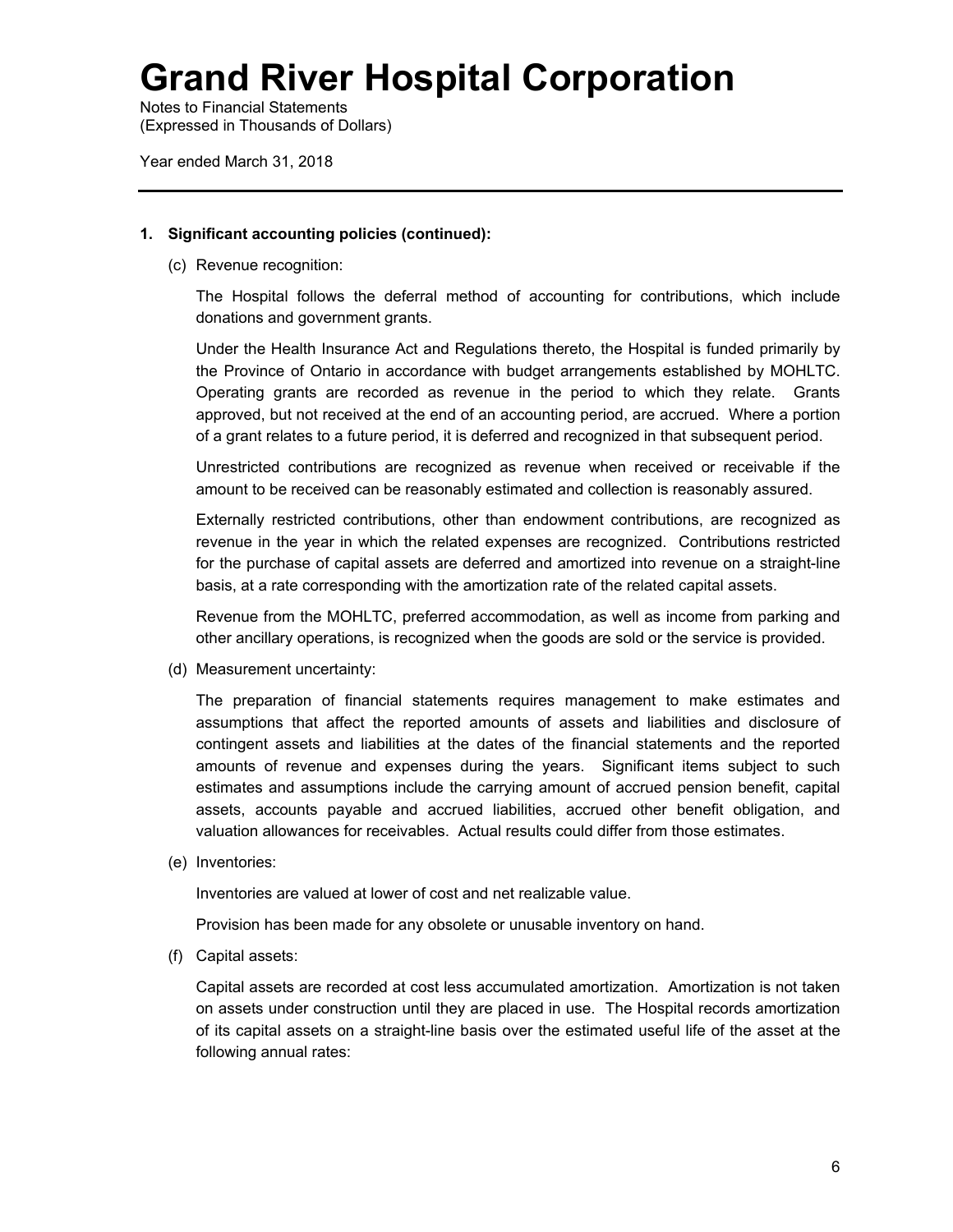Notes to Financial Statements (Expressed in Thousands of Dollars)

Year ended March 31, 2018

### **1. Significant accounting policies (continued):**

(f) Capital assets (continued):

| Buildings and building improvements | 2% to 20% |
|-------------------------------------|-----------|
| Furniture and equipment             | 5% to 20% |

### (g) Contributed services:

Volunteers contribute numerous hours to assist the Hospital in carrying out certain charitable aspects of its service delivery activities. The fair value of these contributed services is not readily determinable and is not reflected in these financial statements.

(h) Employee benefits plans:

The Hospital accrues its obligations under employee benefit plans as the employees render the services necessary to earn the pension and post-retirement benefits. The Hospital has the following accounting policies:

(i) Defined benefit plans:

The Hospital has defined benefit pension plans covering substantially all employees and a supplemental pension plan for a specific group of employees. The benefits are based on years of service and the employee's final average earnings. The cost of this program is being funded currently.

The Hospital provides a defined benefit plan covering health and dental care benefits upon early retirement. Early retirees, who are in receipt of pension benefits, may also elect to receive health and dental benefits under the plan until the age of 65. The cost of health and dental benefits related to employees' current service is charged to income annually.

The cost of pensions and post-retirement benefits earned by employees is actuarially determined using the projected benefit method pro-rated on service and management's best estimate of expected plan investment performance, salary escalation, expected health and dental costs and retirement ages of employees.

 Actuarial gains (losses) on plan assets arise from the difference between the actual return on plan assets for a period and the expected return on plan assets for that period. Actuarial gains (losses) on the accrued benefit obligation arise from differences between actual and expected experience and from changes in the actuarial assumptions used to determine the accrued benefit obligation. The net accumulated actuarial gains (losses) are amortized over the average remaining service period of active employees.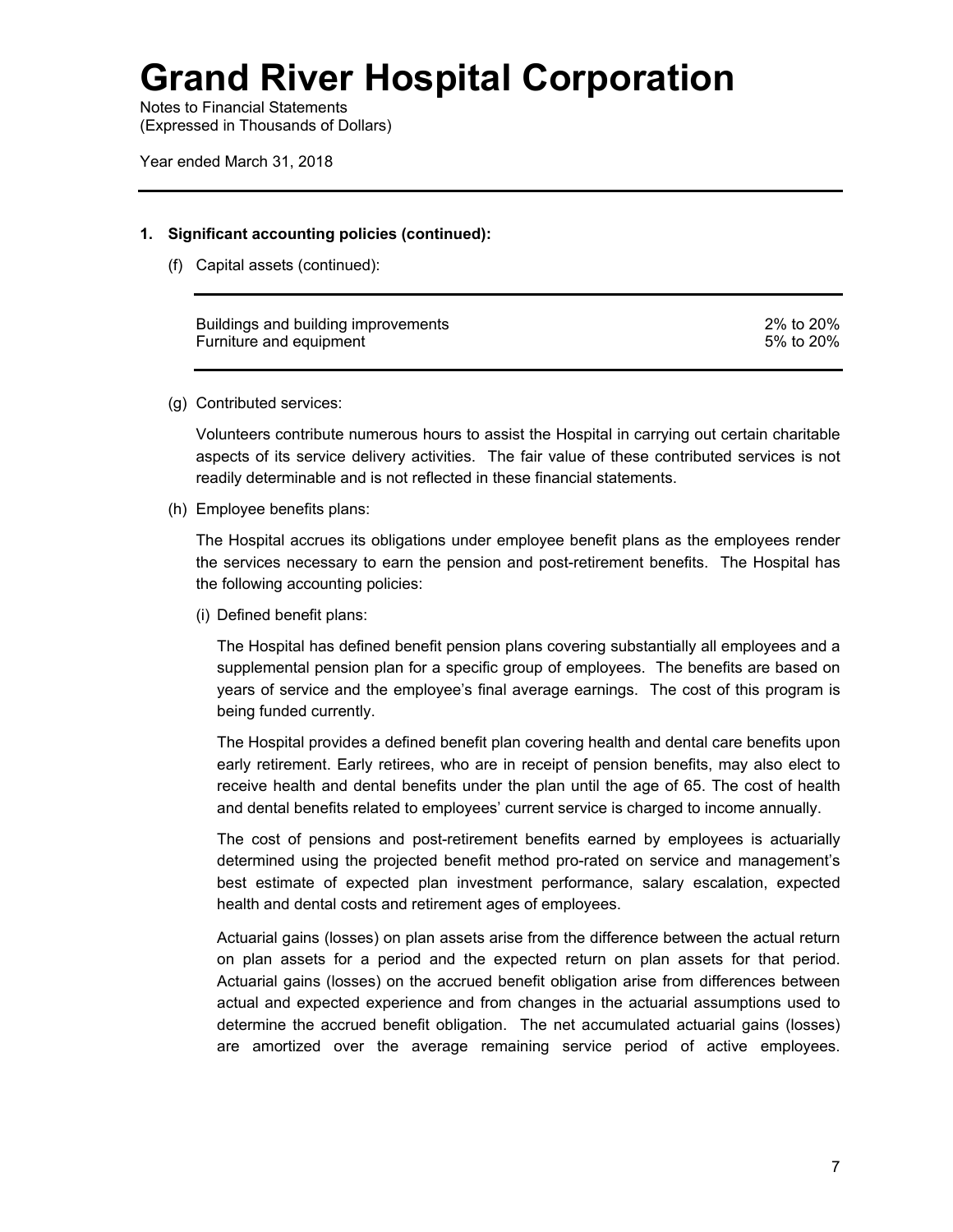Notes to Financial Statements (Expressed in Thousands of Dollars)

Year ended March 31, 2018

### **1. Significant accounting policies (continued):**

- (h) Employee benefits plans (continued):
	- (i) Defined benefit plans (continued):

The average remaining service period of the active employees covered by the pension plan is 12.4 years (2017 - 12.3 years). The average remaining service period of the active employees covered by the other retirement benefits plan is 12.7 years (2017 - 13.8 years).

Past service costs from plan amendments or plan initiations are recognized immediately in the period the plan amendments occur.

(ii) Multi-employer plan:

Defined contribution plan accounting (where contributions are expensed as incurred) is applied to the multi-employer defined benefit Healthcare of Ontario Pension Plan ("HOOPP") for which the Hospital does not have the necessary information to apply defined benefit plan accounting.

(i) Financial instruments:

Financial instruments are recorded at fair value on initial recognition. Derivative instruments and equity instruments that are quoted in an active market are reported at fair value. All other financial instruments are subsequently recorded at cost or amortized cost unless management has elected to carry the instruments at fair value. Management has elected to record all investments at fair value as they are managed and evaluated on a fair value basis.

Unrealized changes in fair value are recognized in the statement of remeasurement gains and losses until they are realized, when they are transferred to the statement of operations.

Transaction costs incurred on the acquisition of financial instruments measured subsequently at fair value are expensed as incurred. All other financial instruments are adjusted by transaction costs incurred on acquisition and financing costs, which are amortized using the straight-line method.

All financial assets are assessed for impairment on an annual basis. When a decline is determined to be other than temporary, the amount of the loss is reported in the statement of operations and any unrealized gain is adjusted through the statement of remeasurement gains and losses.

When the asset is sold, the unrealized gains and losses previously recognized in the statement of remeasurement gains and losses are reversed and recognized in the statement of operations.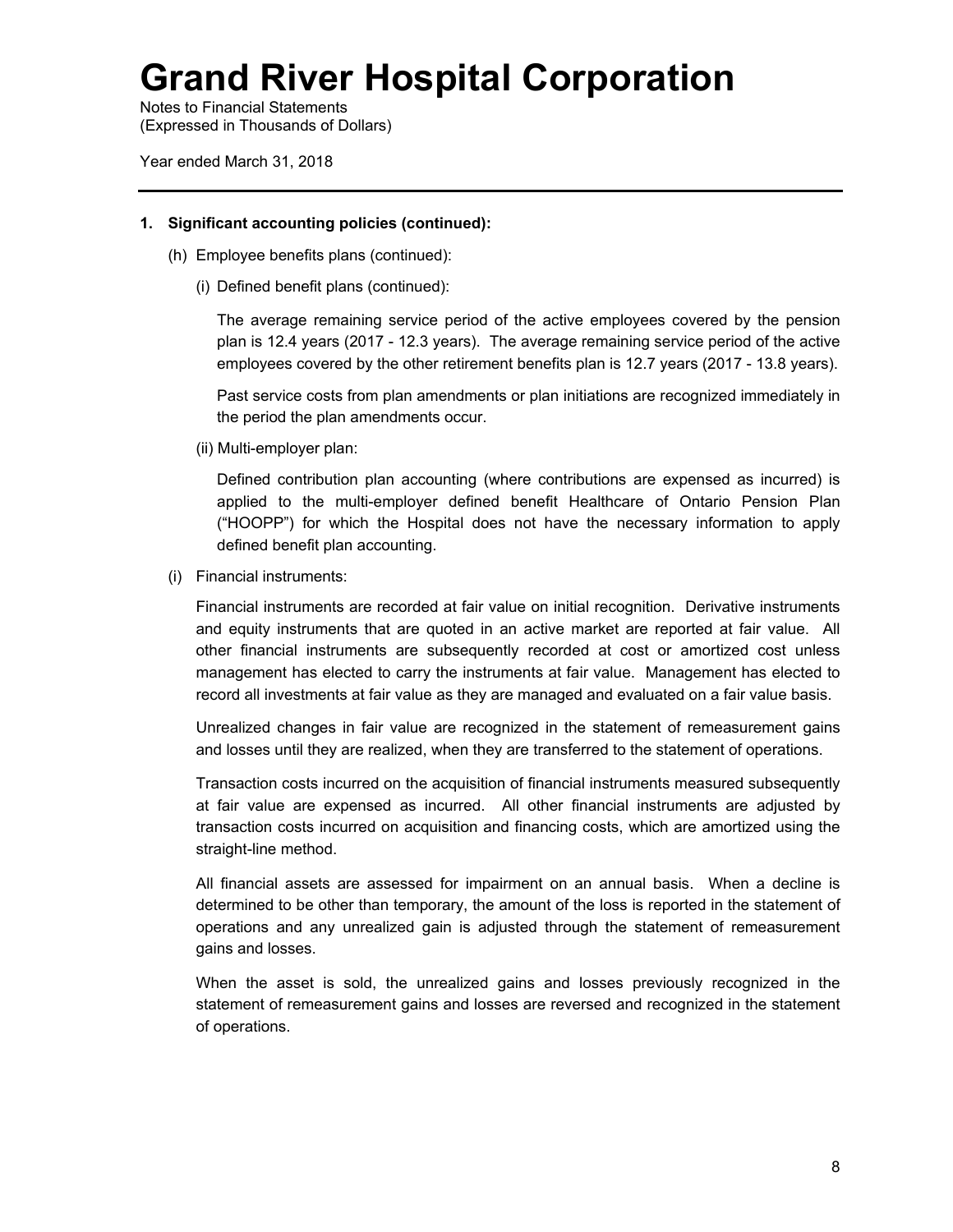Notes to Financial Statements (Expressed in Thousands of Dollars)

Year ended March 31, 2018

## **1. Significant accounting policies (continued):**

(i) Financial instruments (continued):

Long-term debt is recorded at cost.

The Standards require an organization to classify fair value measurements using a fair value hierarchy, which includes three levels of information that may be used to measure fair value:

- Level 1 Unadjusted quoted market prices in active markets for identical assets or liabilities;
- Level 2 Observable or corroborated inputs, other than level 1, such as quoted prices for similar assets or liabilities in inactive markets or market data for substantially the full term of the assets or liabilities; and
- Level 3 Unobservable inputs that are supported by little or no market activity and that are significant to the fair value of the assets and liabilities.

## **2. Cash and cash equivalents:**

Cash of approximately \$3,578 (2017 - \$2,442) will be needed to fund future capital and operating projects under agreements with Cancer Care Ontario and other minor sponsors.

|                                           | Operating |        | <b>Capital</b> | 2018         |    | 2017   |  |
|-------------------------------------------|-----------|--------|----------------|--------------|----|--------|--|
|                                           |           |        |                |              |    |        |  |
| <b>MOHLTC</b>                             | \$        | 839    | \$<br>2,953    | \$<br>3,792  | \$ | 3,594  |  |
| Cancer Care Ontario                       |           | 1,253  | -              | 1,253        |    | 2,280  |  |
| <b>Grand River Hospital</b><br>Foundation |           | 723    | 7,706          | 8,429        |    | 1,914  |  |
| Patient                                   |           | 6,388  |                | 6,388        |    | 7,105  |  |
| Other                                     |           | 6,728  | 106            | 6,834        |    | 6,036  |  |
|                                           |           | 15,931 | 10,765         | 26,696       |    | 20,929 |  |
| Less allowance for doubtful<br>accounts   |           | 1,086  |                | 1,086        |    | 1,106  |  |
| <b>Total accounts receivable</b>          | \$        | 14,845 | \$<br>10.765   | \$<br>25,610 | \$ | 19,823 |  |

#### **3. Accounts receivable:**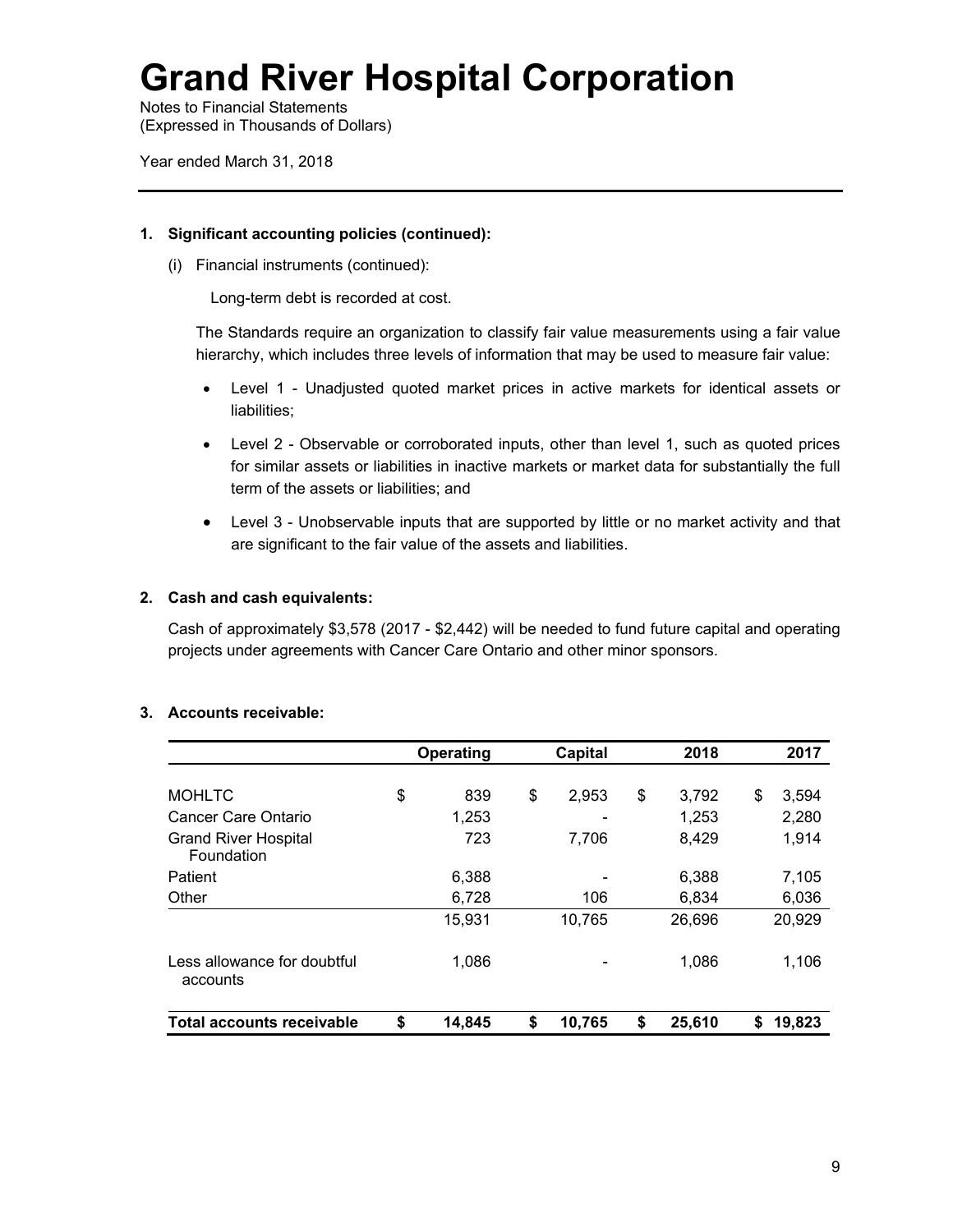Notes to Financial Statements (Expressed in Thousands of Dollars)

Year ended March 31, 2018

## **4. Capital assets:**

|                                                    |               |                                    | 2018<br><b>Net</b> | 2017<br><b>Net</b> |
|----------------------------------------------------|---------------|------------------------------------|--------------------|--------------------|
|                                                    | Cost          | <b>Accumulated</b><br>amortization | book<br>value      | book<br>value      |
| Land<br>Buildings and related<br>service equipment | \$<br>809     | \$                                 | \$<br>809          | \$<br>809          |
| and improvements<br>Furniture and                  | 308,351       | 187,552                            | 120,799            | 130,211            |
| equipment<br>Asset under                           | 152,300       | 107,011                            | 45,289             | 42,212             |
| construction                                       | 27,467        |                                    | 27,467             | 11,363             |
| <b>Total capital assets</b>                        | \$<br>488,927 | \$<br>294.563                      | \$<br>194,364      | \$<br>184,595      |

Certain land and buildings designated for Hospital purposes are leased to the Hospital, at a nominal charge, by The Corporation of The City of Kitchener and The Corporation of The City of Waterloo.

## **5. Pension and other defined benefit plans:**

On May 8, 2018, the Hospital entered into an agreement with the Board of Trustees of HOOPP to merge the KWH pension plan into HOOPP on June 2, 2019.

Substantially all of the employees of the Kitchener-Waterloo site are members of the Pension Plan for Employees of Kitchener-Waterloo Hospital (the "KWH pension plan"), a defined benefit registered pension plan, and a small group also participate in an unfunded supplemental pension plan, both of which are final average earnings programs. The Hospital measures its accrued benefit obligations for the KWH pension plan for accounting purposes based on the most recent actuarial valuation as at April 1, 2017, together with a projection of these results to March 31, 2018. The Hospital measures its accrued benefit obligations for the other benefit plan for accounting purposes based on the most recent actuarial valuation as at April 1, 2017, together with a projection of these results to March 31, 2018.

Substantially all of the employees of the Freeport site and the Grand River Regional Cancer Centre are eligible to be members of HOOPP, which is a multi-employer, defined benefit, final pay, contributory plan. As HOOPP's assets and liabilities are not segmented by participating employer, the Hospital accounts for its HOOPP obligation on a cash basis (as a defined contribution plan). The most recent actuarial valuation of the plan at December 31, 2017 indicated that the plan is fully funded.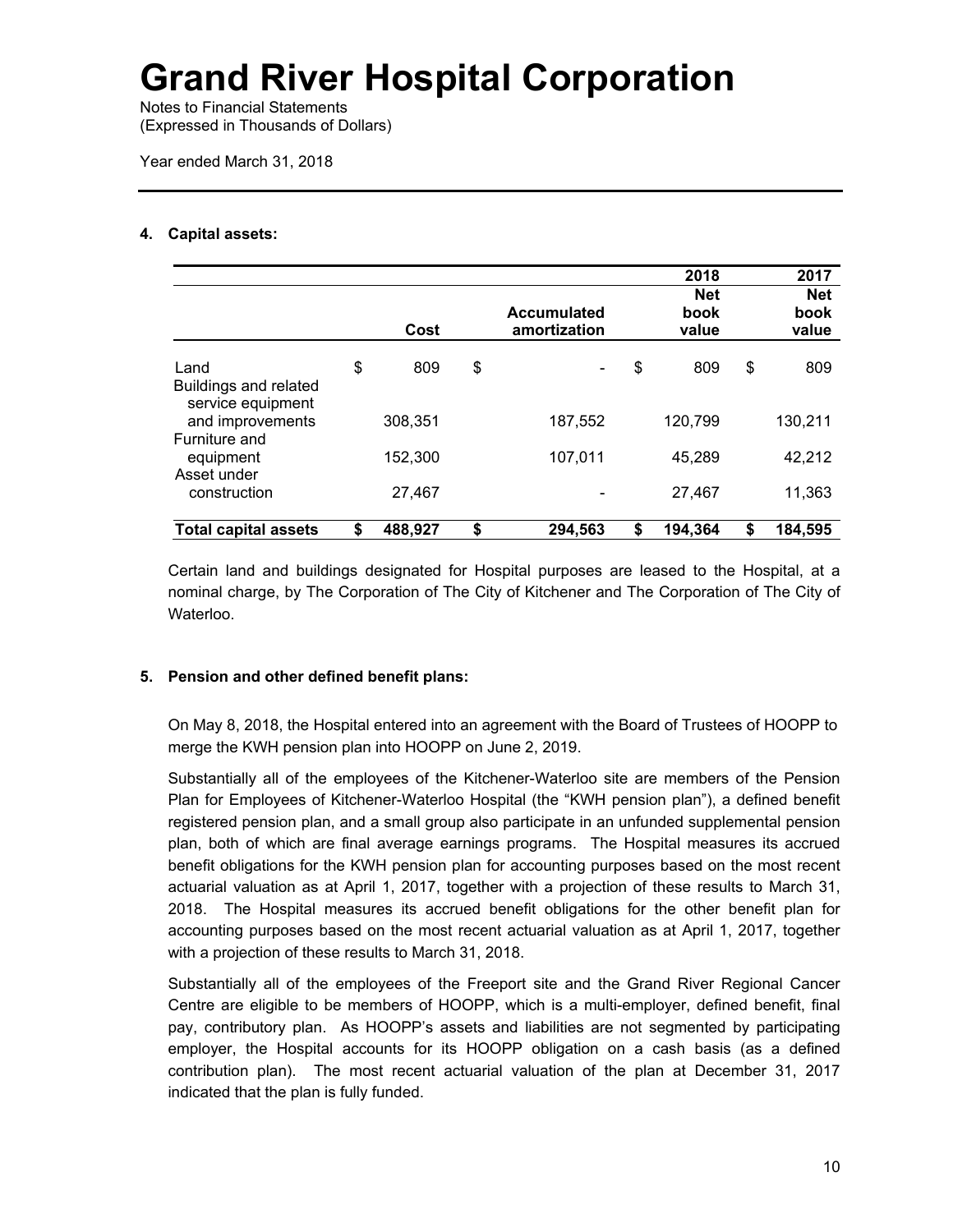Notes to Financial Statements (Expressed in Thousands of Dollars)

Year ended March 31, 2018

## **5. Pension and other defined benefit plans (continued):**

The expense for the Hospital's benefit plans are included in the statement of operations and are as follows:

(a) Multi-employer defined benefit plan:

|                                                               |    | 2018  | 2017  |
|---------------------------------------------------------------|----|-------|-------|
| Cash paid for contributions to HOOPP                          | S. | 6.717 | 6.597 |
| Cash paid for transfer of portion of pension<br>plan to HOOPP |    |       | 1.410 |

## (b) The information, relating to the Hospital's defined benefit plans:

|                                                                                | 2018            | 2017                | 2018                     | 2017                     |
|--------------------------------------------------------------------------------|-----------------|---------------------|--------------------------|--------------------------|
|                                                                                | Pension<br>plan | Pension<br>plan     | Other<br>benefit<br>Plan | Other<br>benefit<br>plan |
| Current service costs, net<br>of employees'<br>contributions                   | \$<br>9,114     | \$<br>9,409         | \$<br>1,154              | \$<br>1,070              |
| Interest cost                                                                  | 27,541          | 26,533              | 507                      | 485                      |
| Less - expected return on<br>plan assets<br>Actuarial gain due to plan         | (30, 197)       | (28, 189)           |                          |                          |
| settlement<br>Cash paid for transfer of<br>portion of pension plan<br>to HOOPP |                 | (1,753)<br>(1, 410) |                          |                          |
| Amortization of net<br>actuarial (gain) loss                                   | (289)           | 1,008               | 110                      | 123                      |
| <b>Benefit plan expense</b>                                                    | 6,169           | 5,598               | 1,771                    | 1,678                    |
| Cash paid for employer<br>contributions                                        | (11, 329)       | (9, 168)            | (207)                    | (385)                    |
|                                                                                | \$<br>(5, 160)  | \$<br>(3,570)       | \$<br>1,564              | \$<br>1,293              |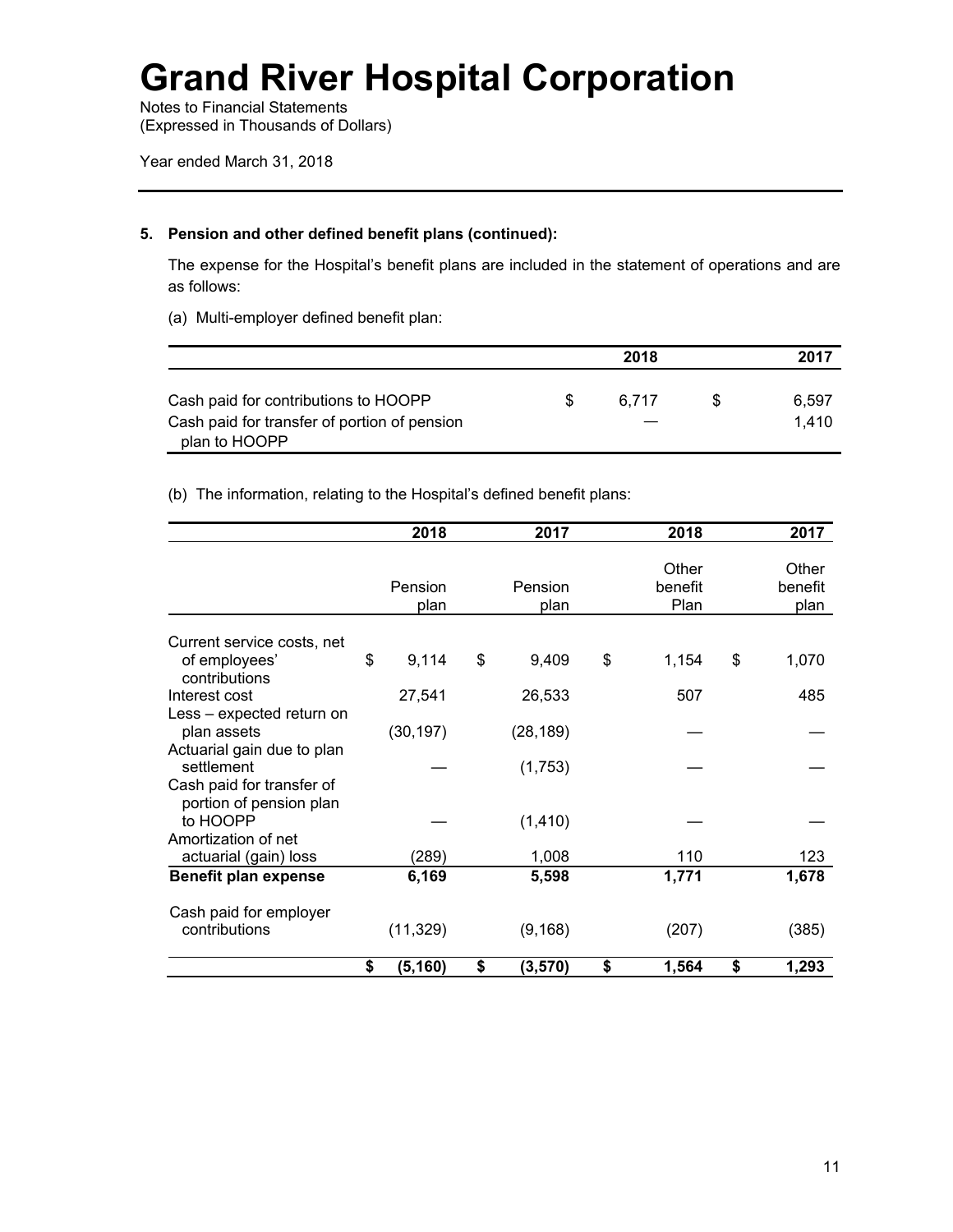Notes to Financial Statements (Expressed in Thousands of Dollars)

## **5. Pension and other defined benefit plans (continued):**

(b) The information, relating to the Hospital's defined benefit plans (continued):

|                                | 2018             | 2017             | 2018            | 2017            |
|--------------------------------|------------------|------------------|-----------------|-----------------|
|                                |                  |                  | Other           | Other           |
|                                | Pension          | Pension          | benefit         | benefit         |
|                                | plan             | plan             | plan            | plan            |
|                                |                  |                  |                 |                 |
| <b>Accrued benefit</b>         |                  |                  |                 |                 |
| obligation, beginning          | \$<br>(443,008)  | \$<br>(427, 480) | \$<br>(13, 277) | \$<br>(12, 171) |
| of year                        |                  |                  |                 |                 |
| Current service costs,         |                  |                  |                 |                 |
| inclusive of employee          |                  |                  |                 |                 |
| contributions                  | (15, 701)        | (16,068)         | (1, 154)        | (1,070)         |
| Interest cost                  | (27, 541)        | (26, 533)        | (507)           | (485)           |
| Less - benefits paid           | 20,355           | 23,984           | 242             | 383             |
| Actuarial gain (loss)          | 2,679            | (74)             | 7,038           | 66              |
| Actuarial gain due to plan     |                  |                  |                 |                 |
| settlement                     |                  | 1,753            |                 |                 |
| Cash paid for transfer of      |                  |                  |                 |                 |
| portion of pension plan to     |                  | 1,410            |                 |                 |
| <b>HOOPP</b>                   |                  |                  |                 |                 |
| <b>Accrued benefit</b>         |                  |                  |                 |                 |
| obligation, balance, end       |                  |                  |                 |                 |
| of year                        | \$<br>(463, 216) | \$<br>(443,008)  | \$<br>(7,658)   | \$<br>(13, 277) |
|                                |                  |                  |                 |                 |
|                                |                  |                  |                 |                 |
| Plan assets fair value,        | \$<br>484,527    | \$<br>452,102    | \$              | \$              |
| beginning of year              |                  |                  |                 |                 |
| Actual return on               |                  |                  |                 |                 |
| plan assets                    | 30,197           | 28,189           |                 |                 |
| Employer                       |                  |                  |                 |                 |
| contributions (included        |                  |                  |                 |                 |
| in salaries, wages and         |                  |                  |                 |                 |
| benefits)                      | 9,328            | 9,399            | 242             | 383             |
| Employee contributions         | 7,287            | 7,359            |                 |                 |
| Less benefits paid             | (20, 355)        | (23, 984)        | (242)           | (383)           |
| Actual plan expenses           | (722)            | (459)            |                 |                 |
| Experience gain                | 13,686           | 11,921           |                 |                 |
| Plan assets fair value,        | \$<br>523,948    | \$<br>484,527    | \$              | \$              |
| end of year                    |                  |                  |                 |                 |
|                                |                  |                  |                 |                 |
| <b>Funded status plan</b>      |                  |                  |                 |                 |
| surplus (deficit)              | \$<br>60,732     | \$<br>41,519     | \$<br>(7,658)   | \$<br>(13, 277) |
| Unamortized net                |                  |                  |                 |                 |
| actuarial loss (gain)          | (23, 991)        | (7, 937)         | (5,635)         | 1,513           |
| Employer contributions         |                  |                  |                 |                 |
| after measurement              | 3,904            | 1,903            | 61              | 96              |
| date                           |                  |                  |                 |                 |
| <b>Accrued defined benefit</b> |                  |                  |                 |                 |
| plan assets (obligation)       | \$<br>40,645     | \$<br>35,485     | \$<br>(13, 232) | \$<br>(11,668)  |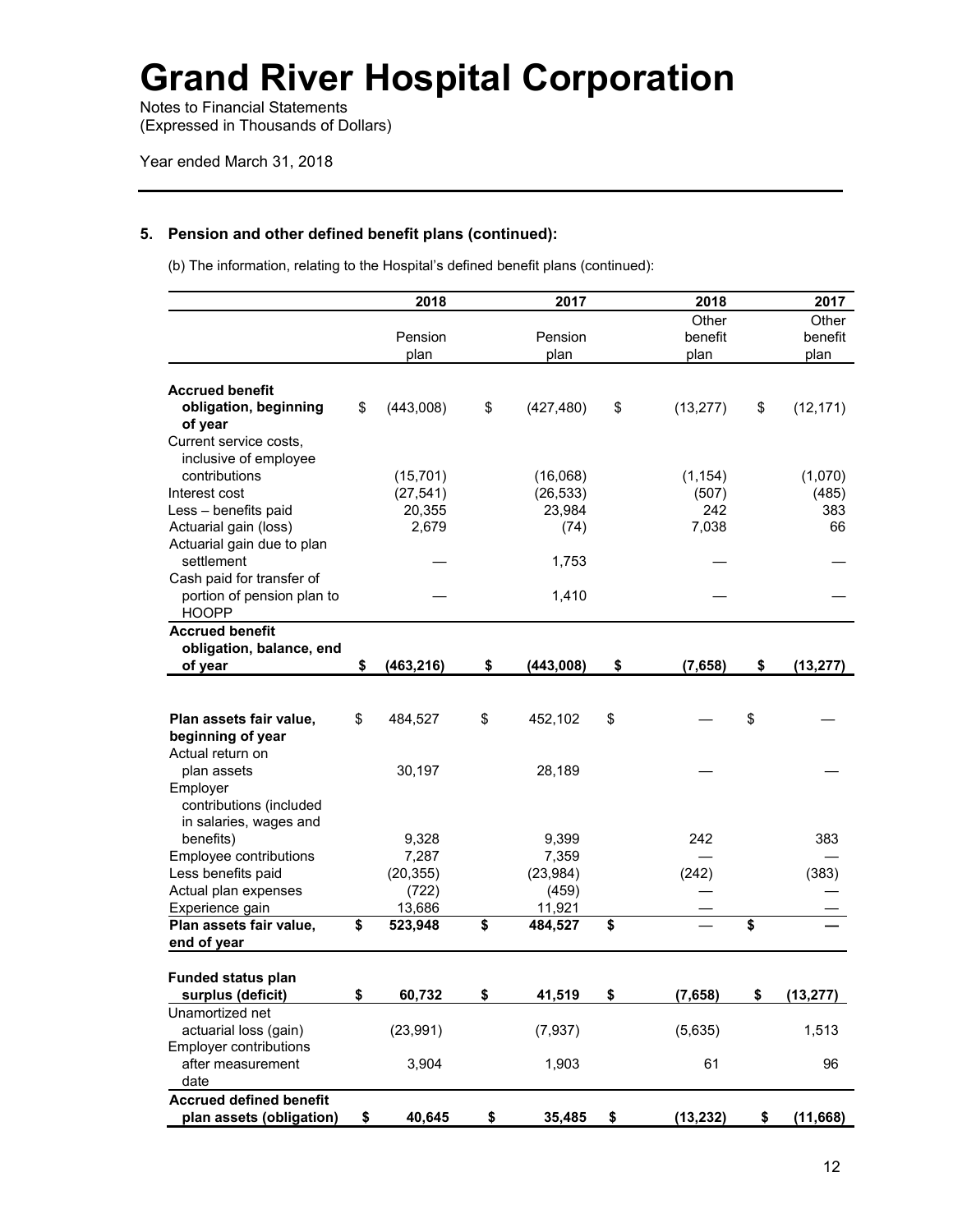Notes to Financial Statements (Expressed in Thousands of Dollars)

Year ended March 31, 2018

### **5. Pension and other defined benefit plans (continued):**

(c) The significant actuarial assumptions adopted in measuring the Hospital's accrued benefit obligation and benefit costs are as follows:

|                                                  | 2018  | 2017     |
|--------------------------------------------------|-------|----------|
|                                                  |       |          |
| Accrued benefit obligation at end of year:       |       |          |
| Rate of compensation increase                    | 3.00% | 3.25%    |
| Discount rate (pension benefits)                 | 6.25% | 6.25%    |
| Discount rate (other benefits)                   | 3.43% | 3.61%    |
| Benefit costs for fiscal year:                   |       |          |
| Expected long-term rate of return on plan assets | 6.25% | 6.25%    |
| Discount rate (pension benefits)                 | 6.25% | 6.25%    |
| Discount rate (other benefits)                   | 3.61% | 3.76%    |
| Healthcare costs (other benefits), 6.0% in 2017  |       |          |
| 5.5% in 2018, 5.0% in 2019                       | 5.50% | $6.00\%$ |
| Dental costs (other benefits)                    | 4.50% | 4.50%    |
| Rate of compensation increase                    | 3.25% | 3.25%    |

The KWH pension plan consists of the following assets as at December 31.

|                 | 2018 | 2017 |
|-----------------|------|------|
|                 |      |      |
| Pooled bonds    | 39%  | 38%  |
| Pooled equities | 61%  | 62%  |
|                 | 100% | 100% |

## **6. Operating line:**

The Hospital has an operating line available to a maximum of \$25,000 at bank's prime minus 0.85% and is unsecured.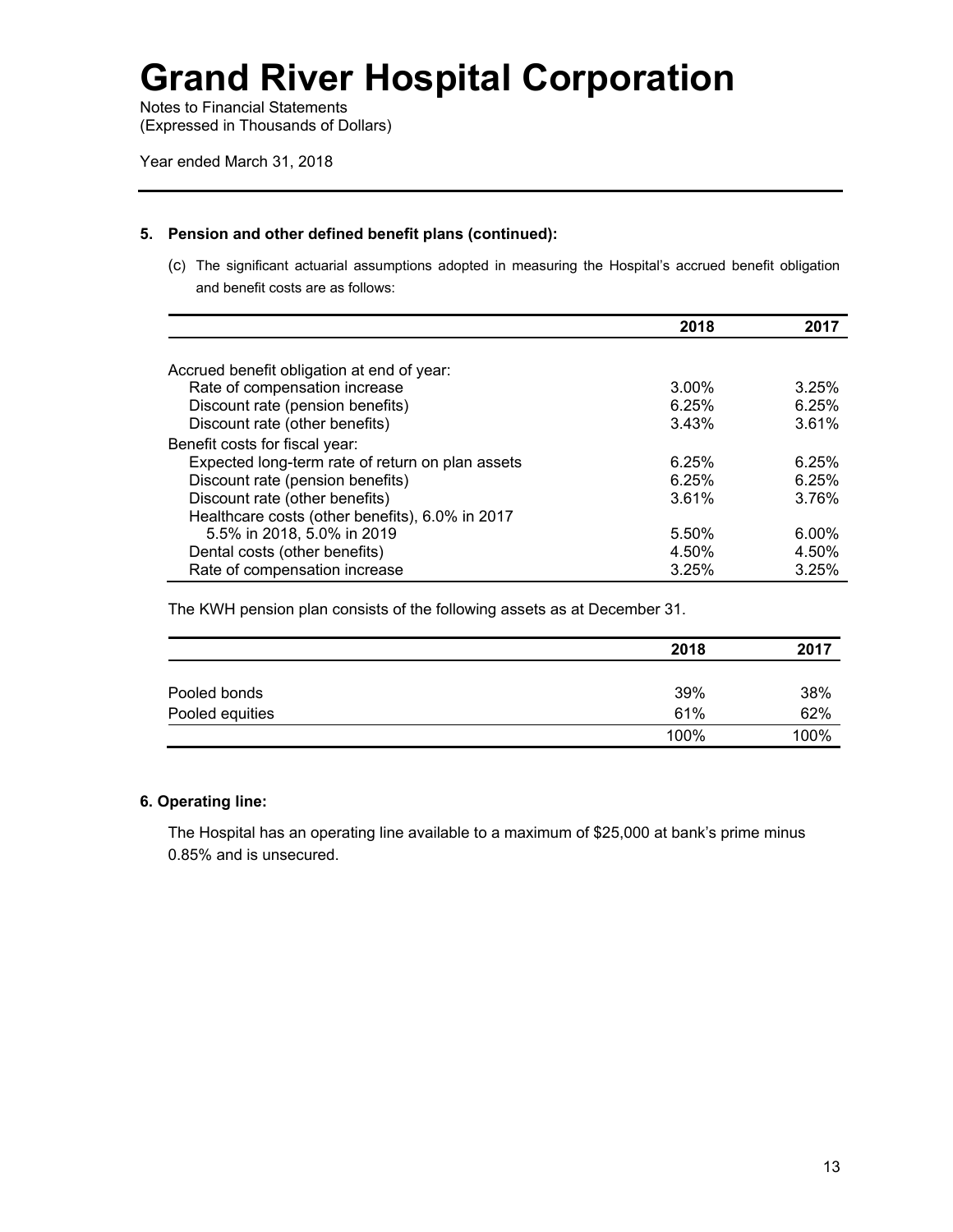Notes to Financial Statements (cont'd) (Expressed in Thousands of Dollars)

Year ended March 31, 2018

## **7. Deferred contributions:**

Deferred contributions include unspent restricted grants for education and research of \$1,582 (2017 - \$2,373) and unspent restricted grants for the Grand River Regional Cancer Centre in the amount of \$1,861 (2017 - \$377). The changes in the deferred contributions balance are as follows:

|                                                                                                                                               |   | 2018                      |   | 2017                 |
|-----------------------------------------------------------------------------------------------------------------------------------------------|---|---------------------------|---|----------------------|
| Balance, beginning of year                                                                                                                    | S | 2.929                     | S | 3,819                |
| Contributions received during the year<br>Less amounts recognized as revenue during the year<br>Transfers from deferred capital contributions |   | 2.127<br>(1, 433)<br>(45) |   | 916<br>(1,851)<br>45 |
| Balance, end of year                                                                                                                          |   | 3.578                     |   | 2.929                |

The changes for the year in the deferred contributions — capital assets balance are as follows:

|                                                   | <b>Note</b> | 2018    | 2017          |
|---------------------------------------------------|-------------|---------|---------------|
| Balance, beginning of year                        | \$          | 152,270 | \$<br>152,058 |
| Contributions from:                               |             |         |               |
| Grand River Hospital Foundation                   | 12          | 13,447  | 6,912         |
| Ontario Ministry of Health and Long-Term Care     |             | 4,784   | 5.409         |
| Cancer Care Ontario                               |             | 1,367   | 2,768         |
| Other capital contributions (net of disposals and |             |         |               |
| transfers to deferred revenue)                    |             | 457     | 525           |
|                                                   |             | 20,055  | 15,614        |
| Less:                                             |             |         |               |
| Amortization of deferred capital contributions    |             |         |               |
| related to equipment                              |             | (6,940) | (5,948)       |
| Amortization of deferred capital contributions    |             |         |               |
| related to buildings and building improvements    |             | (9,617) | (9, 454)      |
| Balance, end of year                              | \$          | 155,768 | \$<br>152,270 |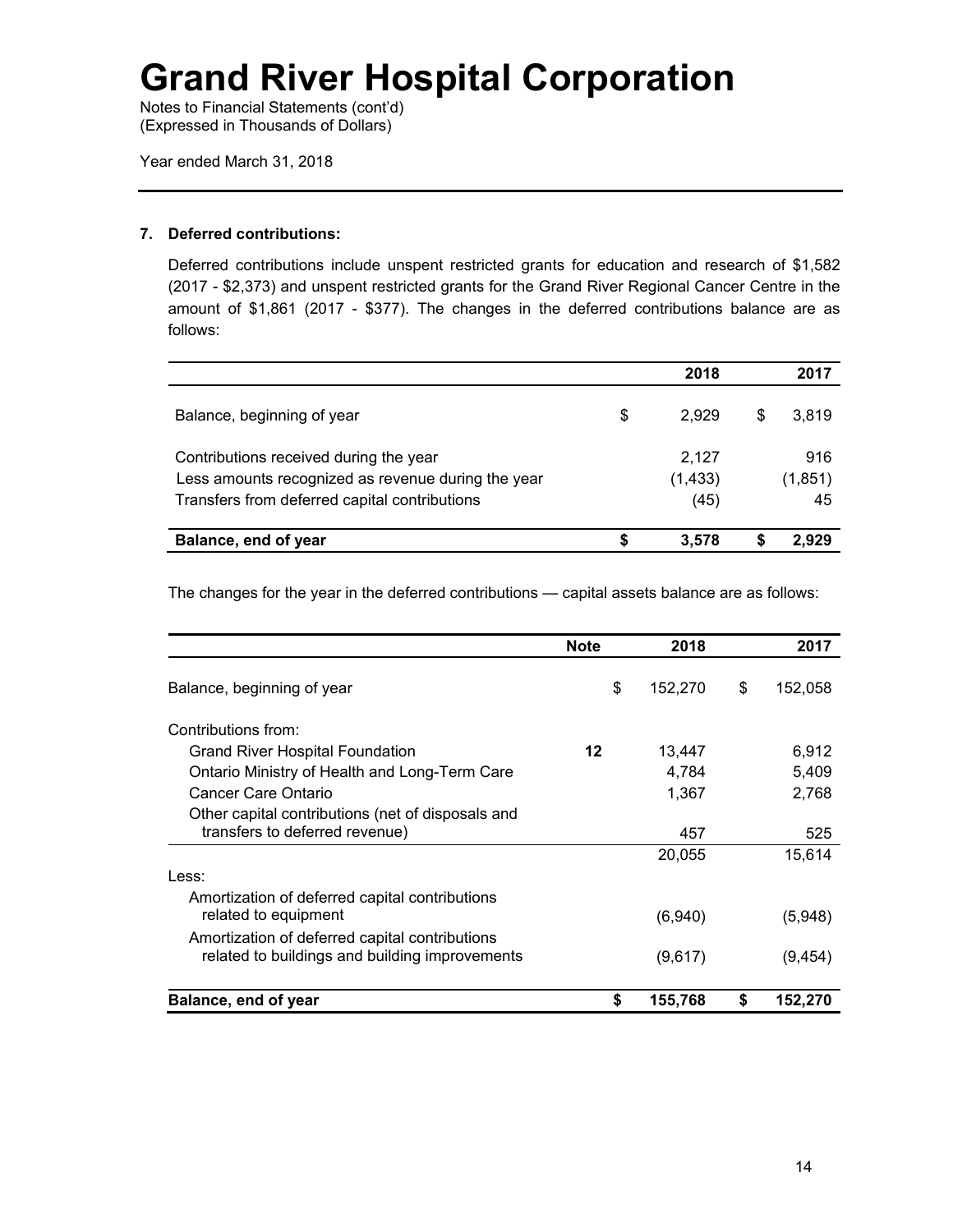Notes to Financial Statements (Expressed in Thousands of Dollars)

### **8. Internally restricted - capital assets:**

Net assets invested in capital assets are calculated as follows:

|                                                        | 2018 |            |    | 2017       |  |
|--------------------------------------------------------|------|------------|----|------------|--|
| Capital assets                                         | \$   | 194.364    | \$ | 184,595    |  |
| Amounts financed by:<br>Deferred capital contributions |      | (155, 768) |    | (152, 270) |  |
| Accounts payable and<br>accrued liabilities            |      | (4,804)    |    | (4,090)    |  |
| Total internally restricted - capital assets           | \$   | 33,792     | \$ | 28,235     |  |

The Board of Directors has internally restricted \$33,792 of net assets to fund capital assets (2017 - \$28,235).

## **9. Commitment and contingencies:**

(a) Service commitments:

Specific medical equipment and other support services are outsourced under agreements that expire in future years. An outsourcing agreement is in place for ongoing supply chain services covering contract management, and procurement of medical, surgical and other supplies. The payments that cover the operating components under the terms of these agreements are as follows:

| <b>Total</b> | S  | 17,360 |
|--------------|----|--------|
|              |    |        |
| 2023         |    | 472    |
| 2022         |    | 465    |
| 2021         |    | 3,054  |
| 2020         |    | 6,292  |
| 2019         | \$ | 7,077  |
|              |    |        |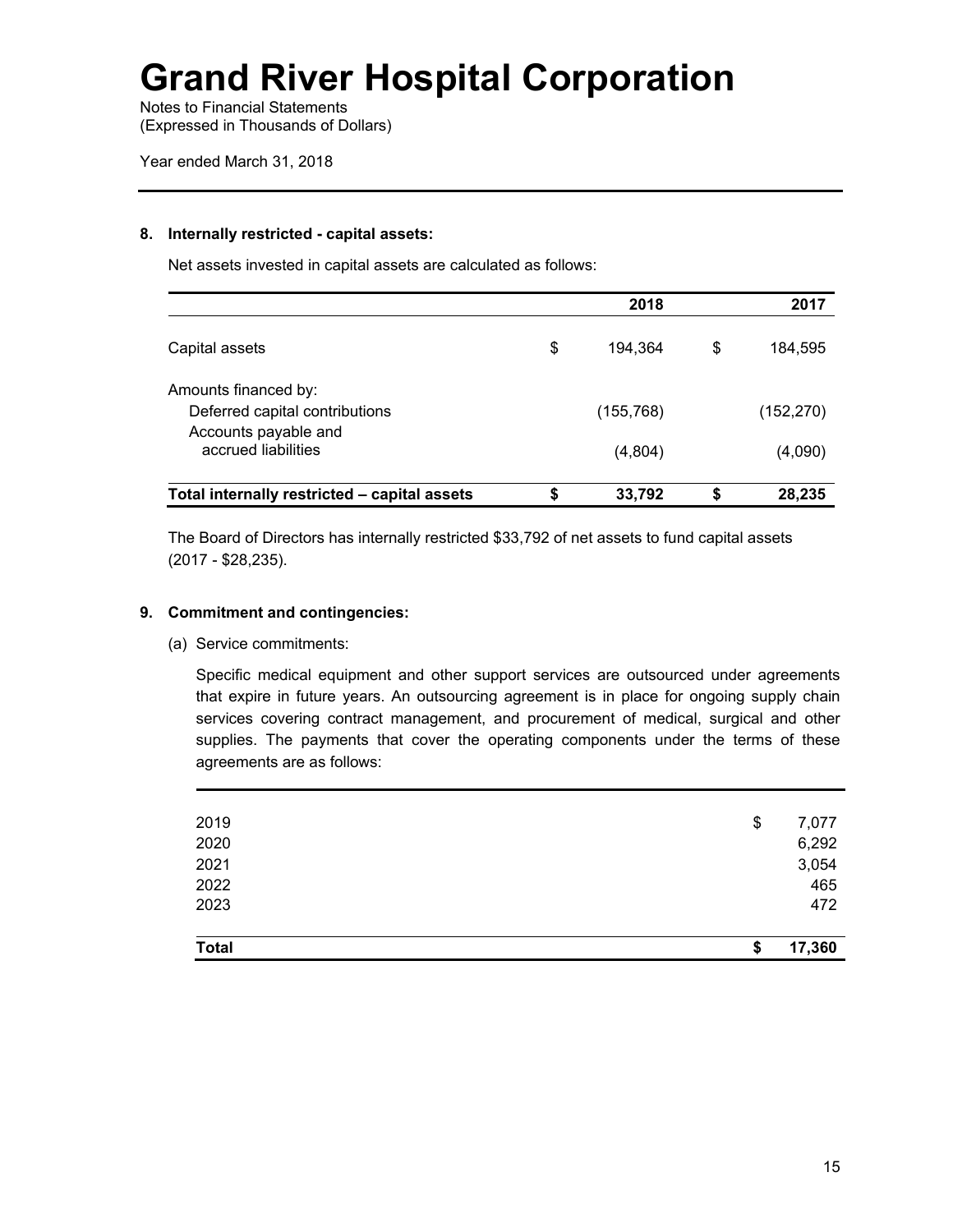Notes to Financial Statements (Expressed in Thousands of Dollars)

Year ended March 31, 2018

## **9. Commitment and contingencies (continued):**

(b) Contingencies:

The nature of the Hospital's activities is such that there may be litigation pending or in process at any time. With respect to claims at March 31, 2018, management believes that the Hospital has valid defenses and appropriate insurance coverage in place. In the event claims are successful, management believes that such claims are not expected to have a material effect on the Hospital's financial position.

On July 1, 1987, a group of health care organizations ("subscribers"), which the Hospital was party of, formed Healthcare Insurance Reciprocal of Canada ("HIROC"). HIROC is registered as a Reciprocal pursuant to provincial Insurance Acts which permit persons to exchange with other persons reciprocal contracts of indemnity insurance. HIROC facilitates the provision of liability insurance coverage to health care organizations in the provinces and territories where it is licensed. Subscribers pay annual premiums which are actuarially determined, and are subject to assessment for losses in excess of such premiums, if any, experienced by the group of subscribers for the years in which they were a subscriber. No assessments have been made to March 31, 2018.

(c) Letter of credit:

The Hospital issued a standby letter of credit through its financial institution to provide a guarantee to the KWH pension plan for \$6,771, with an annual renewal clause up to March 31, 2020.

(d) Capital and operating commitments:

The Hospital has entered into several contracts relating to the common system implementation. The commitments are \$44,788 as at March 31, 2018. This project is being funded by the Grand River Hospital Foundation and by the Hospital.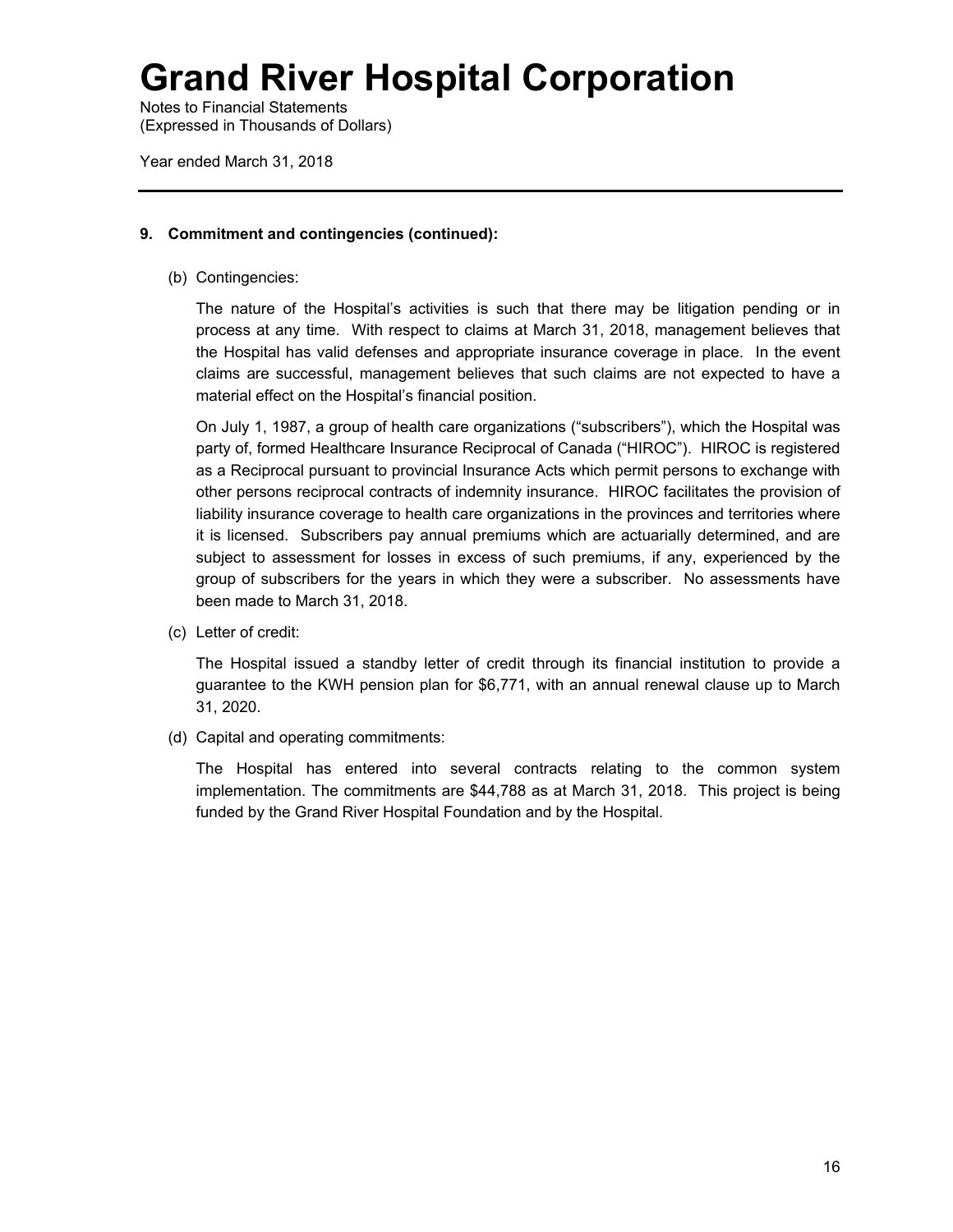Notes to Financial Statements (Expressed in Thousands of Dollars)

Year ended March 31, 2018

### **10. Net change in non-cash operating working capital balances:**

|                                                                              | 2018          | 2017        |
|------------------------------------------------------------------------------|---------------|-------------|
| Accounts receivable not applicable to capital<br>assets                      | \$<br>(679)   | \$<br>248   |
| Inventories                                                                  | 61            | (96)        |
| Prepaid expenses                                                             | 241           | (878)       |
| Accounts payable and accrued liabilities not<br>applicable to capital assets | (4, 311)      | 9.765       |
| Accrued salary, wages and benefit liabilities                                | 1,214         | (4,654)     |
| Deferred contributions not applicable to capital<br>assets                   | 649           | (890)       |
| Total change in non-cash operating working<br>capital                        | \$<br>(2,825) | \$<br>3.495 |

### **11. Financial risks:**

(a) Credit risk:

 Credit risk refers to the risk that a counterparty may default on its contractual obligations resulting in a financial loss. The Hospital is exposed to credit risk with respect to the accounts receivable, cash and long-term investments.

 The Hospital assesses, on a continuous basis, accounts receivable and provides for any amounts that are not collectible in the allowance for doubtful accounts. The maximum exposure to credit risk of the Hospital at March 31, 2018 is the carrying value of these assets.

As at March 31, 2018, \$1,067 (2017 - \$1,203) of accounts receivable were past due, but not impaired.

 The carrying amount of accounts receivable is valued with consideration for an allowance for doubtful accounts. The amount of any related impairment loss is recognized in the income statement. Subsequent recoveries of impairment losses related to accounts receivable are credited to the income statement. The balance of the allowance for doubtful accounts at March 31, 2018 is \$1,086 (2017 - \$1,106).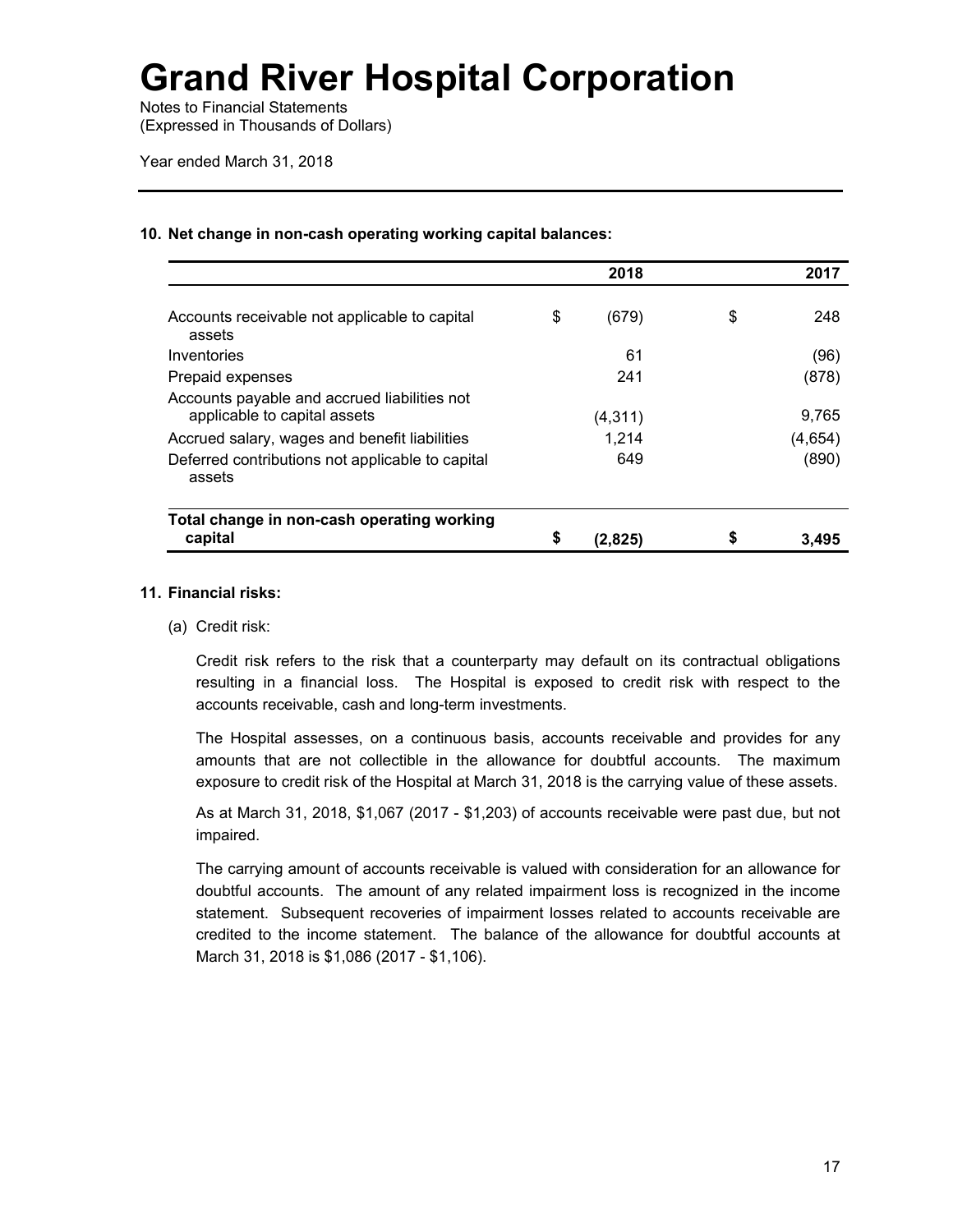Notes to Financial Statements (Expressed in Thousands of Dollars)

Year ended March 31, 2018

## **11. Financial risks (continued):**

(b) Liquidity risk:

 Liquidity risk is the risk that the Hospital will be unable to fulfill its obligations on a timely basis or at a reasonable cost. The Hospital manages its liquidity risk by monitoring its operating requirements. The Hospital prepares budget and cash forecasts to ensure it has sufficient funds to fulfill its obligations.

Accounts payable and accrued liabilities are generally due within 60 days of receipt of an invoice.

## **12. Related party transactions:**

(a) Grand River Hospital Foundation:

The Grand River Hospital Foundation (the "Foundation") is an independent organization which raises funds to finance the purchase of capital assets, as well as research and education, as directed by the Foundation's donors, for the Hospital. Although the Foundation is a separate entity and disburses funds at the discretion of its own Board of Governors, one of the Foundation Board members is a member of the Hospital. The accounts of the Foundation are not included in these financial statements.

During the year, the Foundation donated \$13,447 (2017 - \$6,912) to the Hospital to fund capital projects and \$1,577 (2017 - \$1,658) for programs. At March 31, 2018, there is \$8,429 (2017 - \$1,914) due from the Foundation to the Hospital. At March 31, 2018, the Foundation had net assets of \$21,296 (2017 - \$31,513).

(b) Grand River Hospital Volunteer Association:

The Grand River Hospital Volunteer Association (the "Volunteer Association") is an independent organization, which raises funds and contributes these funds to the Foundation, which in turn contributes the funds to the Hospital for the purpose mentioned above. The accounts of the Volunteer Association are not included in these financial statements.

(c) Grand River Regional Cancer Centre:

The Hospital operates an Integrated Cancer Program ("ICP") with Cancer Care Ontario ("CCO"). Under the ICP, CCO as paymaster for the MOHLTC, provides operating funding of \$32,979 restricted for cancer services, to cover the Hospital for ambulatory, hotel and corporate costs for the year ended March 31, 2018 (2017 - \$30,796). MOHLTC funding for inpatient oncology services remains as part of the Hospital's global funding.